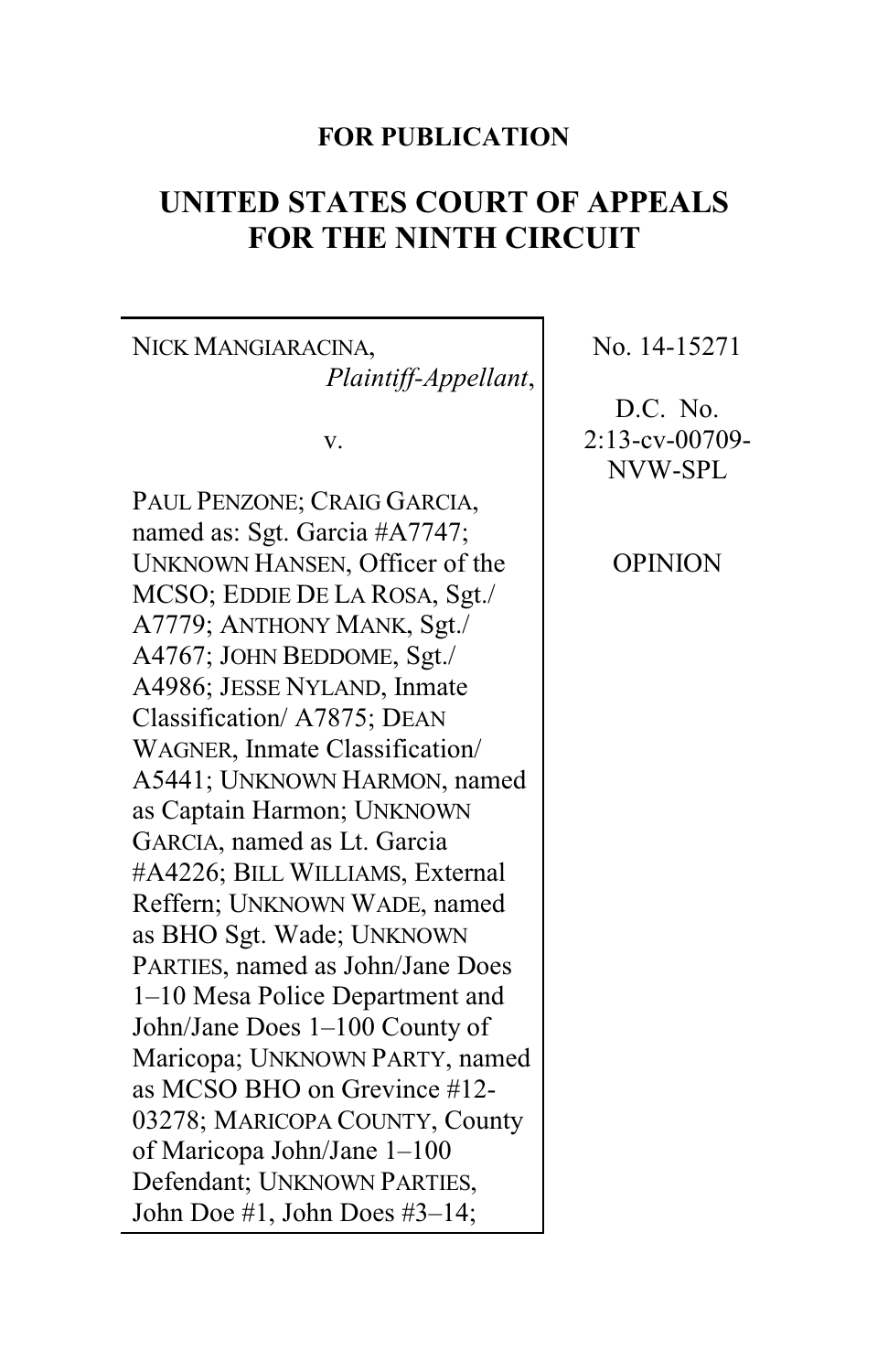UNKNOWN CAPANARO, Captain at 4th Avenue Jail in April 2012; MCSO SMURC BOARD, John and Jane Does 15–20, *Defendants-Appellees.*

> Appeal from the United States District Court for the District of Arizona Neil V. Wake, District Judge, Presiding

Argued and Submitted June 6, 2016 Seattle, Washington

Filed March 3, 2017

Before: Richard A. Paez and Jay S. Bybee, Circuit Judges and Jon S. Tigar,**\*** District Judge.

> Opinion by Judge Paez; Concurrence by Judge Bybee

**<sup>\*</sup>** The Honorable Jon S. Tigar, District Judge for the U.S. District Court for the Northern District of California, sitting by designation.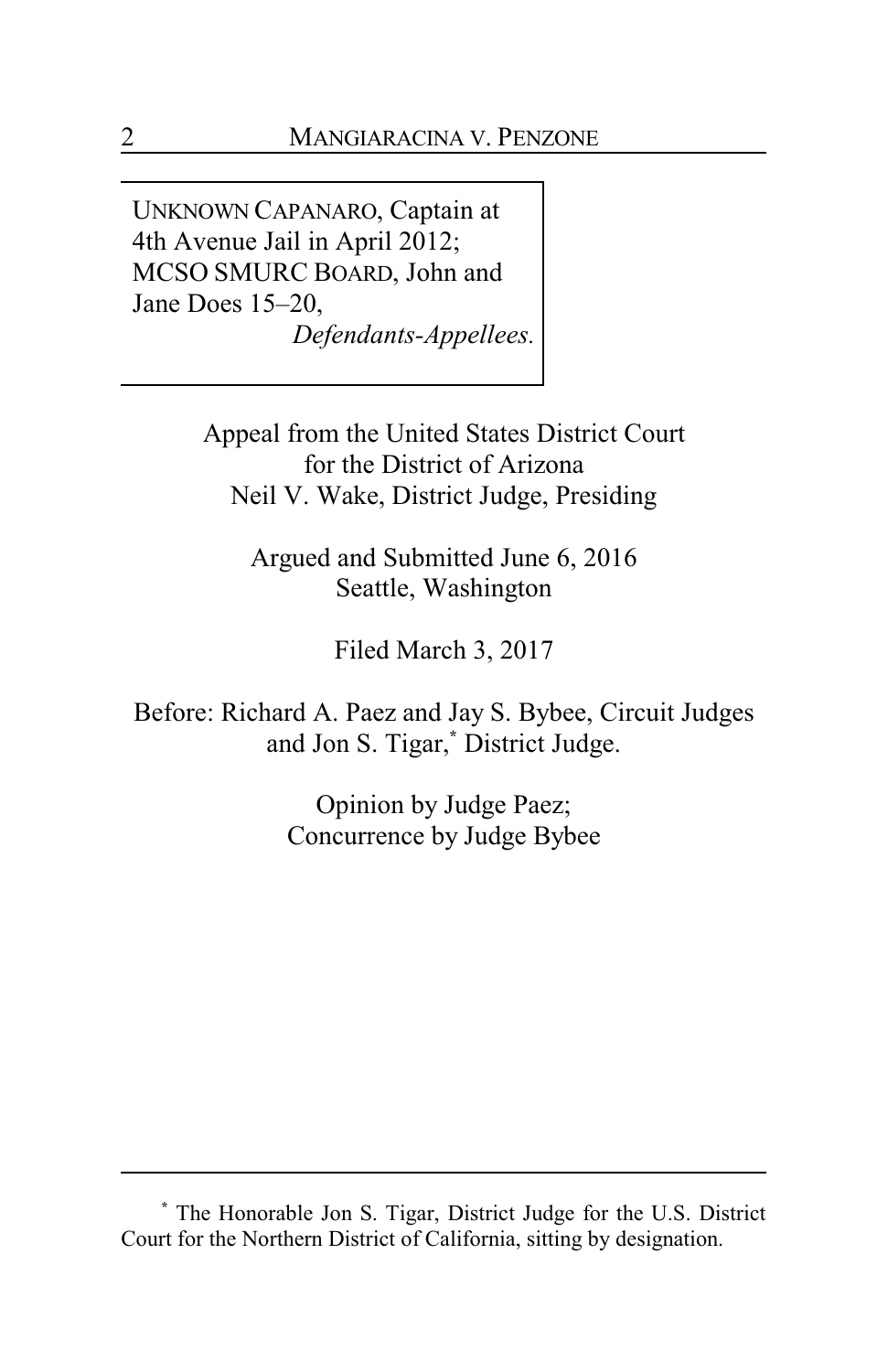## **SUMMARY\*\***

## **Prisoner Civil Rights**

The panel affirmed in part and reversed in part the district court's dismissal of a complaint pursuant to 28 U.S.C. § 1915A, and remanded in an action brought pursuant to 42 U.S.C. § 1983 by a prisoner who alleged First and Sixth Amendment claims arising from jail employees opening his legal mail outside his presence while he was a pretrial detainee.

The panel reversed the district court's dismissal as to illegal mail openings on two separate occasions. The panel held that under *Nordstrom v. Ryan*, 762 F.3d 903, 908 (9th Cir. 2014), prisoners have a Sixth Amendment right to be present when legal mail related to a criminal matter is inspected. For the remaining counts, the panel held that the district court correctly determined that plaintiff failed to allege that the mail opened was properly marked as legal mail.

The panel reversed the dismissal of plaintiff's First Amendment claim, and remanded to the district court for consideration, if necessary, of this claim in light of *Hayes v. Idaho Correctional Center*, No. 14-35078 (9th Cir. March 3, 2017), filed concurrently with this opinion.

Concurring in the judgment, Judge Bybee agreed with the conclusion that prisoners have a general Sixth Amendment

**<sup>\*\*</sup>** This summary constitutes no part of the opinion of the court. It has been prepared by court staff for the convenience of the reader.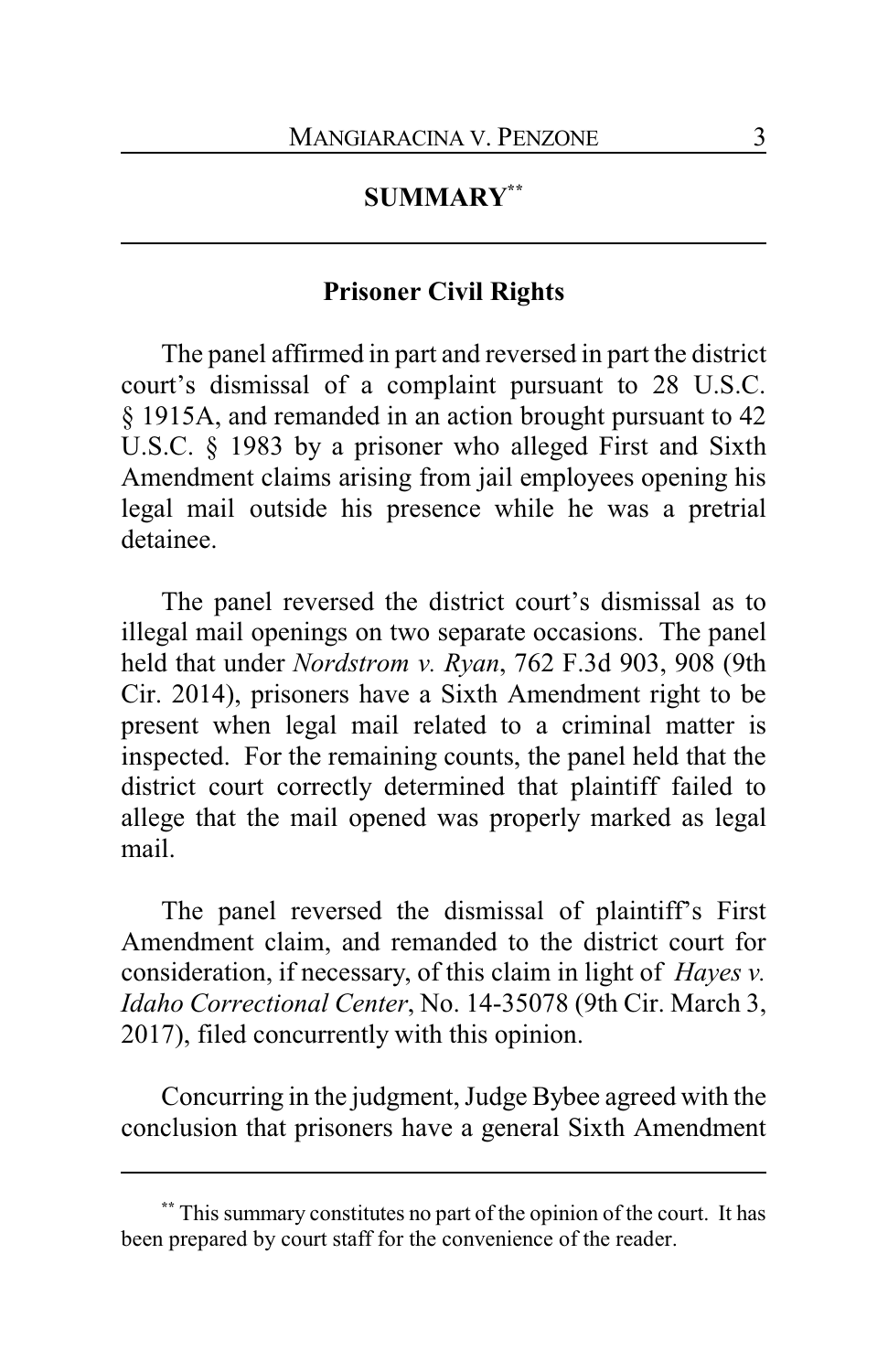right to be present when legal mail related to a criminal matter is inspected. He wrote separately to clarify that merely negligent conduct on the part of prison officials is not sufficient to state a claim.

## **COUNSEL**

Harry Williams IV (argued), Law Office of Harry Williams, Seattle, Washington, for Plaintiff-Appellant.

James Kenneth Mangum (argued), Deputy County Attorney; William G. Montgomery, County Attorney; Civil Services Division, Maricopa County Attorney's Office, Phoenix, Arizona; for Defendants-Appellees.

Corene Kendrick and Donald Specter, Prison Law Office, Berkeley, California; David M. Porter, Co-Chair, NADCL Amicus Committee, National Association of Criminal Defense Lawyers, Sacramento, California; for Amici Curiae National Association of Criminal Defense Lawyers, Arizona Attorneys for Criminal Justice, Prison Law Office, American Civil Liberties Union, and ACLU of Arizona.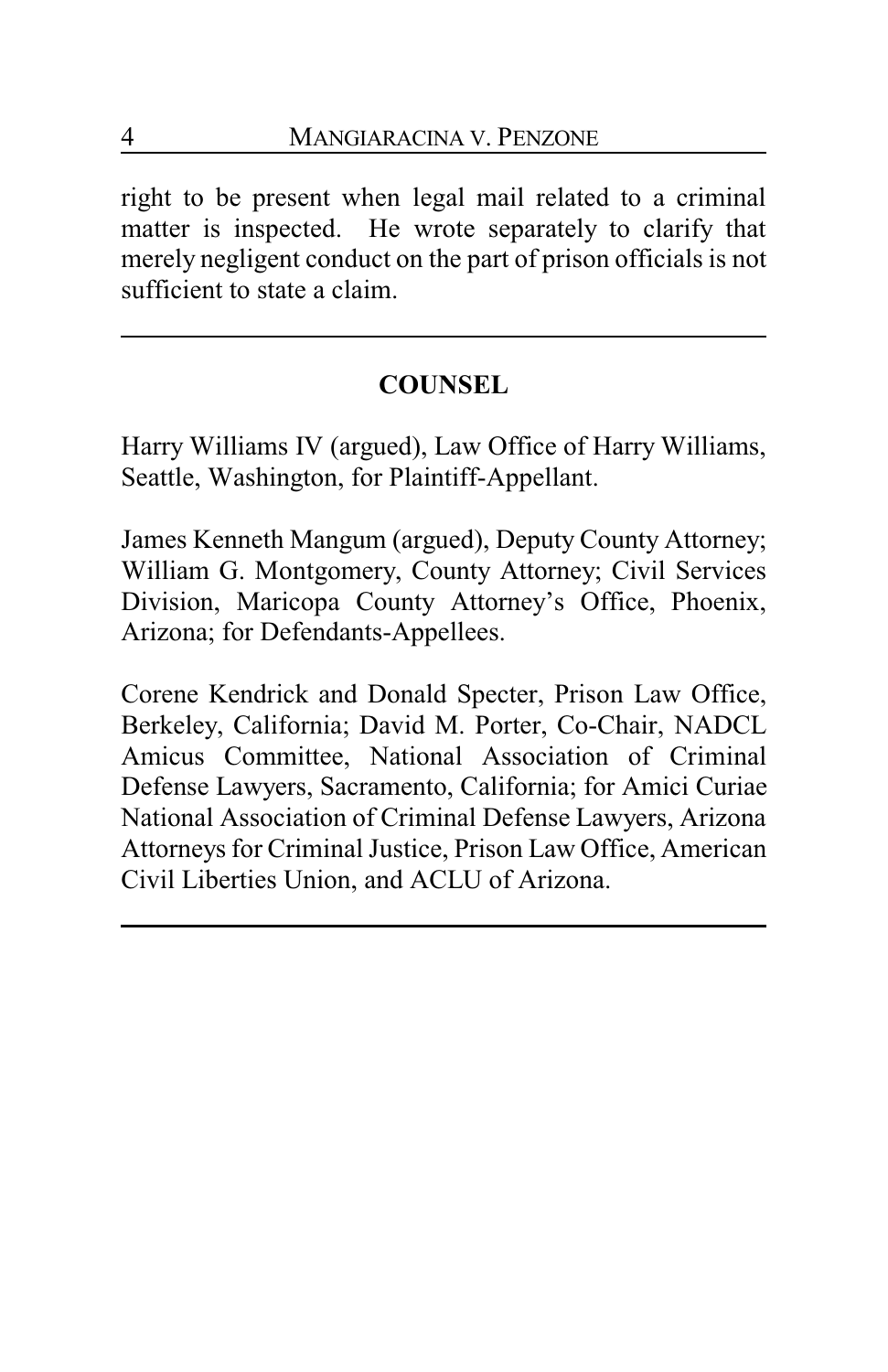### **OPINION**

PAEZ, Circuit Judge:

Nick Mangiaracina appeals the dismissal of his First and Sixth Amendment claims arising from jail employees opening legal mail outside his presence. We have jurisdiction pursuant to 28 U.S.C. § 1291, and we affirm in part, reverse in part, and remand.

## **I.**

At the time of the events described in the operative complaint (the third amended complaint), Nick Mangiaracina was incarcerated as a pre-trial detainee in Maricopa County's Fourth Avenue Jail in Phoenix, Arizona. The jail's stated policy is to open legal mail addressed to a prisoner only in the presence of that prisoner. *See* Maricopa County Jails, *Rules and Regulations for Inmates* § 17, at 24. **<sup>1</sup>** Mangiaracina alleged, however, that his mail was repeatedly opened

**<sup>1</sup>** We take judicial notice of the Maricopa County Jails Rules and Regulations for Inmates, as the document is "not subject to reasonable dispute" and "can be accurately and readily determined from sources whose accuracy cannot reasonably be questioned." Fed. R. Evid. 201(b)(2); *see United States v. Thornton*, 511 F.3d 1221, 1229 n.5 (9th Cir. 2008) (taking judicial notice of a federal Bureau of Prisons policy statement). Relevant portions of the regulations are contained in Appendix 1 to the Replacement Opening Brief and Exhibit 1 to the Brief of Amici Curiae National Association of Criminal Defense Lawyers, Arizona Attorneys for Criminal Justice, Prison Law Office, American Civil Liberties Union, and ACLU of Arizona.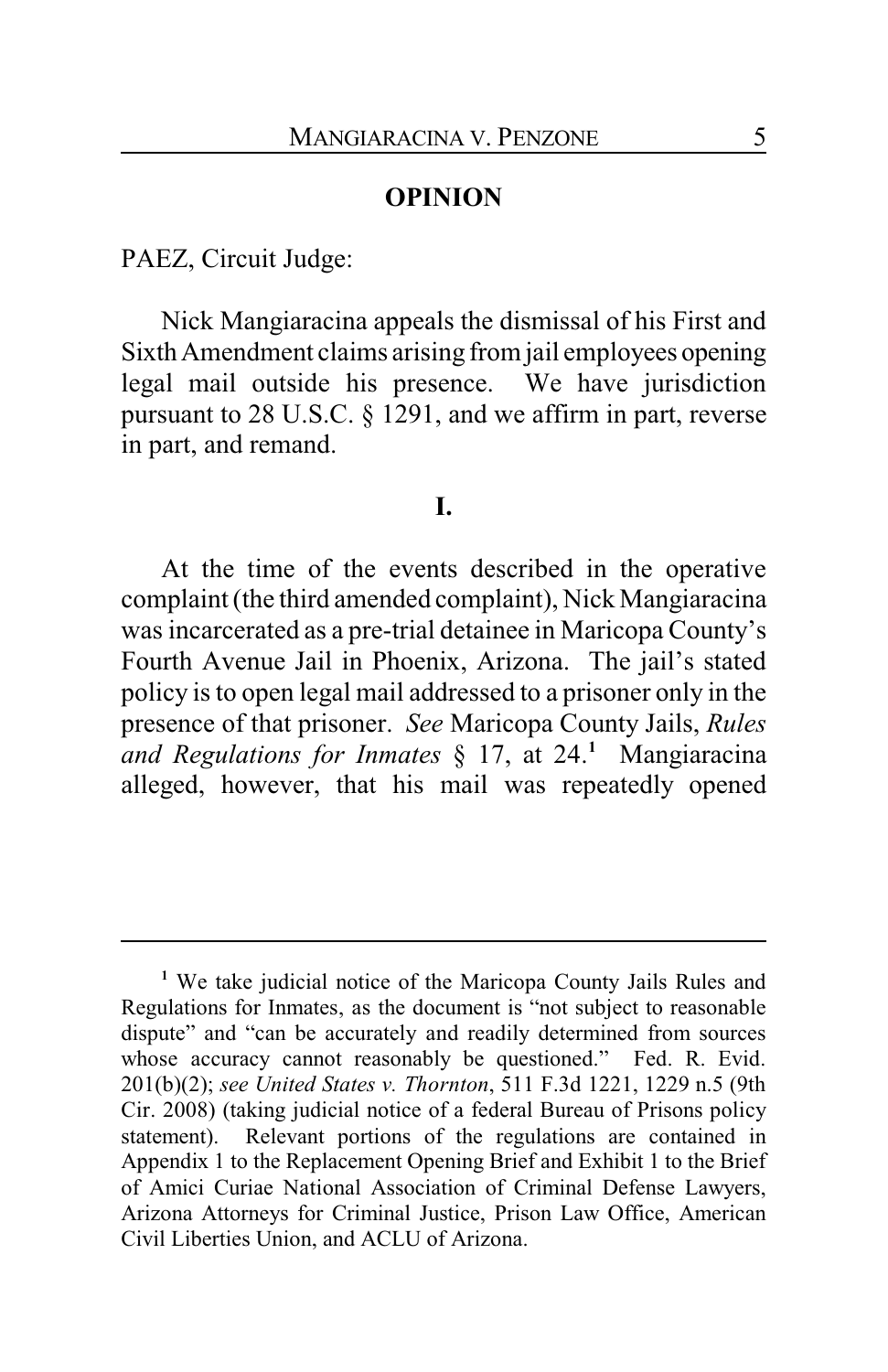"outside [his] presence" in contravention of this policy. **<sup>2</sup>** The complaint included descriptions of nine specific instances of alleged improper mail opening.

Mangiaracina alleged that in September 2011, he received a letter from his attorney that had been "opened and taped shut." He further alleged that on March 23, 2012, he "mailed a [manila] envelope that was sealed to [his] attorney. . . ." While an officer was sorting mail later that evening, Mangiaracina saw that his letter had been opened. Mangiaracina was then "allowed to reseal it and it was mailed."

On November 9, 2012, a jail employee opened an incoming letter from Mangiaracina's attorney. Mangiaracina attached the mail room's response to his grievance regarding the incident, which stated: "The mailroom documents any legal mail that come[s] in torn-open or damaged. According to our records you[r] legal mail was delivered to the 4th Ave. Jail sealed and un-opened." A second response from the jail stated that during mail distribution, "it was noted that inmate Mangiaracina's legal mail envelope had been cut open and stapled closed prior to it being delivered to [the Fourth Avenue Jail]. . . . [T]he reason [it was open] was unknown" to the employee responding to the grievance, "as it had been delivered to [the Fourth Avenue Jail] that way for distribution"

**<sup>2</sup>** In reviewing an order dismissing a complaint for failure to state a claim, we accept all allegations of material facts as true, and we construe the facts in the light most favorable to the plaintiff. *Nordstrom v. Ryan*, 762 F.3d 903, 908 (9th Cir. 2014).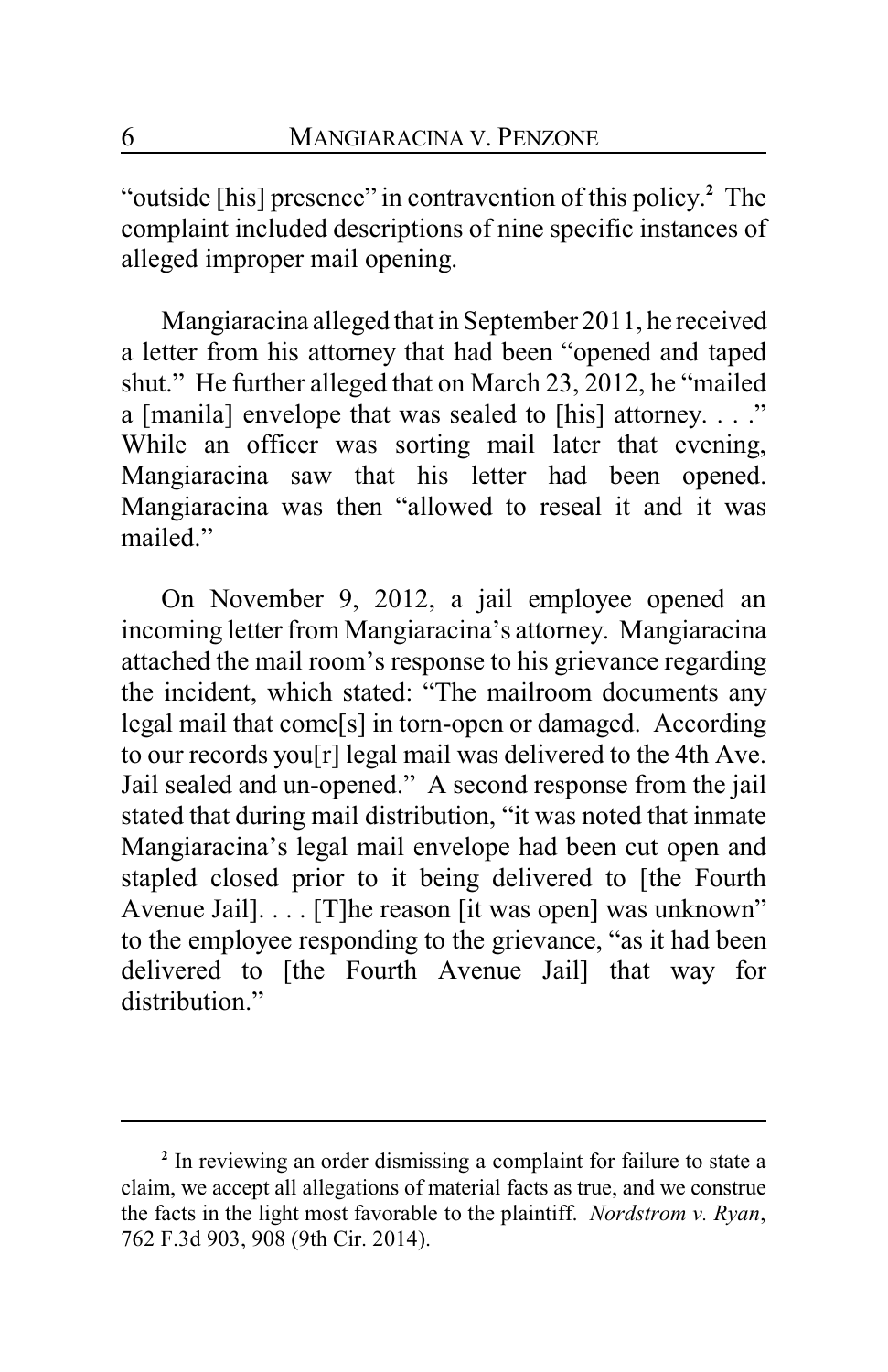Mangiaracina also described several incidents of improper mail opening in January 2013. He alleged that two outgoing letters to his attorneys were opened on January 9. With respect to one of these letters, Mangiaracina explained that he had complained to a correctional officer, who "said he knew about it and [said] it was de[a]lt with." Mangiaracina alleged that a few days later, an incoming letter from an attorney was improperly opened. On January 22, 2013, a jail employee again "opened a letter going out to [his] attorney."

According to the complaint, problems with the handling of Mangiaracina's legal mail persisted despite his repeated complaints and grievances. He alleged that on February 27, 2013, a jail employee "opened a letter going out to" his attorney. Finally, on March 12, 2013, a jail employee opened an incoming letter from an attorney. Mangiaracina attached his grievance related to the March 12 incident, which explained that the "legal mail was opened [and] taped shut prior to delivery to inmate," and that it "came up in [the] mail that way." Mangiaracina received the same response from the mailroom that he had received with respect to the November 9, 2012 incident: "The mailroom documents any legal mail that come[s] in torn-open or damaged. According to our records you[r] legal mail was delivered to the 4th Ave. Jail sealed and un-opened." There was no further response explaining whether (or why) the mail was opened at the jail prior to delivery.

In Mangiaracina's complaint, he further alleged that he had "[six] pending trials in superior court[] and [one] federal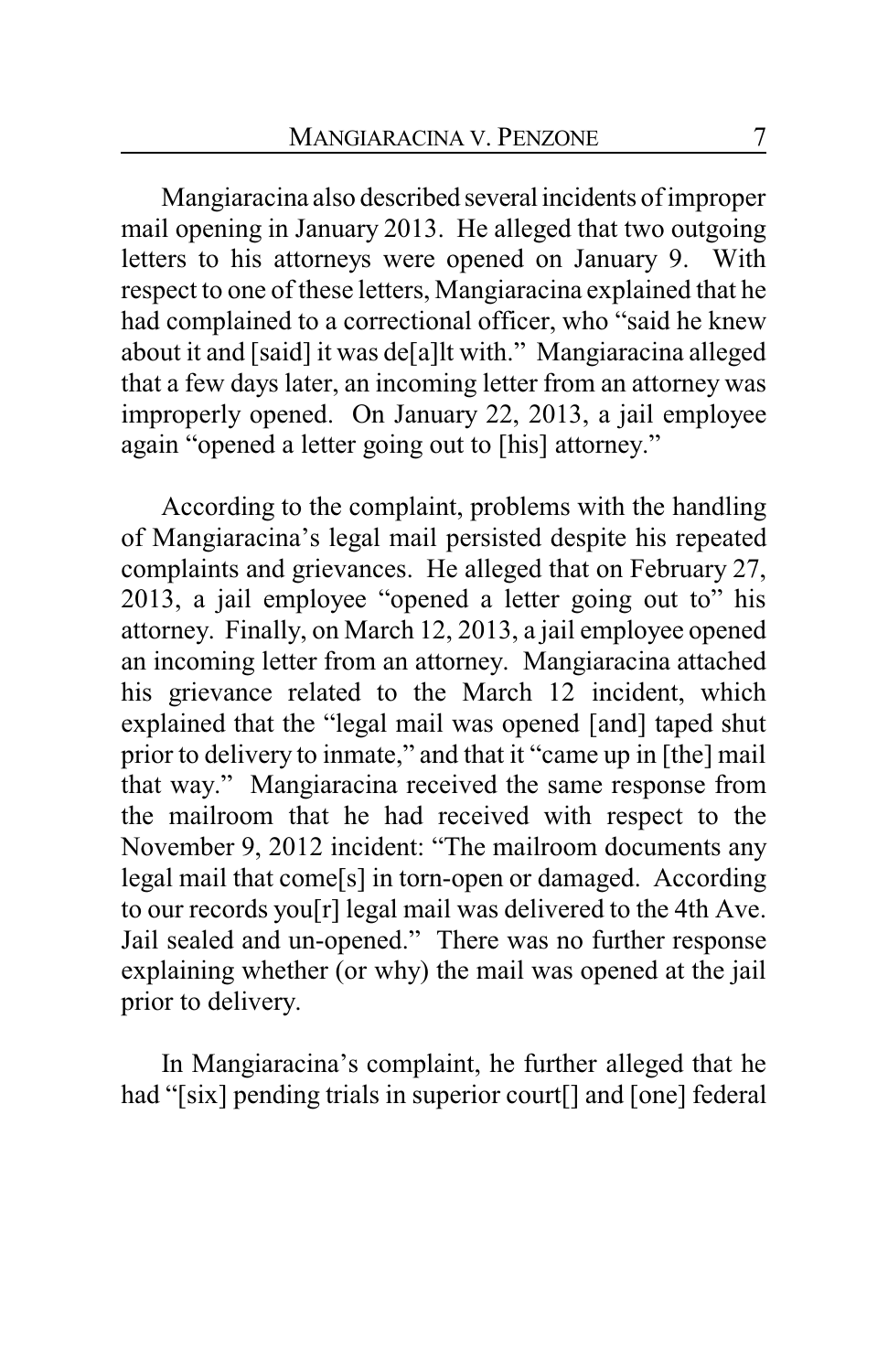case pending."**<sup>3</sup>** In describing his injury resulting from the improper opening of his legal mail, Mangiaracina alleged that he and his two "attorneys are af[]raid to communicate by mail which is hard as I have so many cases and so much pap[]erwork to go back and forth." He further explained that his "right to confidentiality and privacy was violated" and that his "defense strategy and [his] rights in general were just shredded." Mangiaracina also reported that an officer had told him that "they can open [legal mail] outside our presence if they want to," that "there is no law against it," and that "they just do it in our presence as a [courtesy]."

It is not clear from the record whether the federal case that Mangiaracina referred to in his complaint was related to his prior conviction. Defendants do not contest that Mangiaracina's six pending trials in Superior Court were criminal trials, nor do they contest that Mangiaracina's correspondence with his attorneys was related to his state or federal criminal cases. If on remand and after discovery, it becomes clear that some of Mangiaracina's legal correspondence was civil in nature, the district court can address any incidents related to civil legal mail in light of Mangiaracina's First Amendment claim. *See* Part III.B, *infra*.

**<sup>3</sup>** We grant Defendants' motion to take judicial notice of the six criminal indictments pending against Mangiaracina in Maricopa County Superior Court at the time of the incidents. We also grant Defendants' motion to take judicial notice of the docket sheet in the criminal case in the United States District Court for the District of Arizona in which Mangiaracina was sentenced in February 2006 to seventy-eight months of imprisonment and thirty-six months of supervised release. *See U.S. ex rel. Robinson Rancheria Citizens Council v. Borneo, Inc.*, 971 F.2d 244, 248 (9th Cir. 1992) ("[W]e may take notice of proceedings in other courts, both within and without the federal judicial system, if those proceedings have a direct relation to matters at issue." (internal quotation marks and citation omitted)).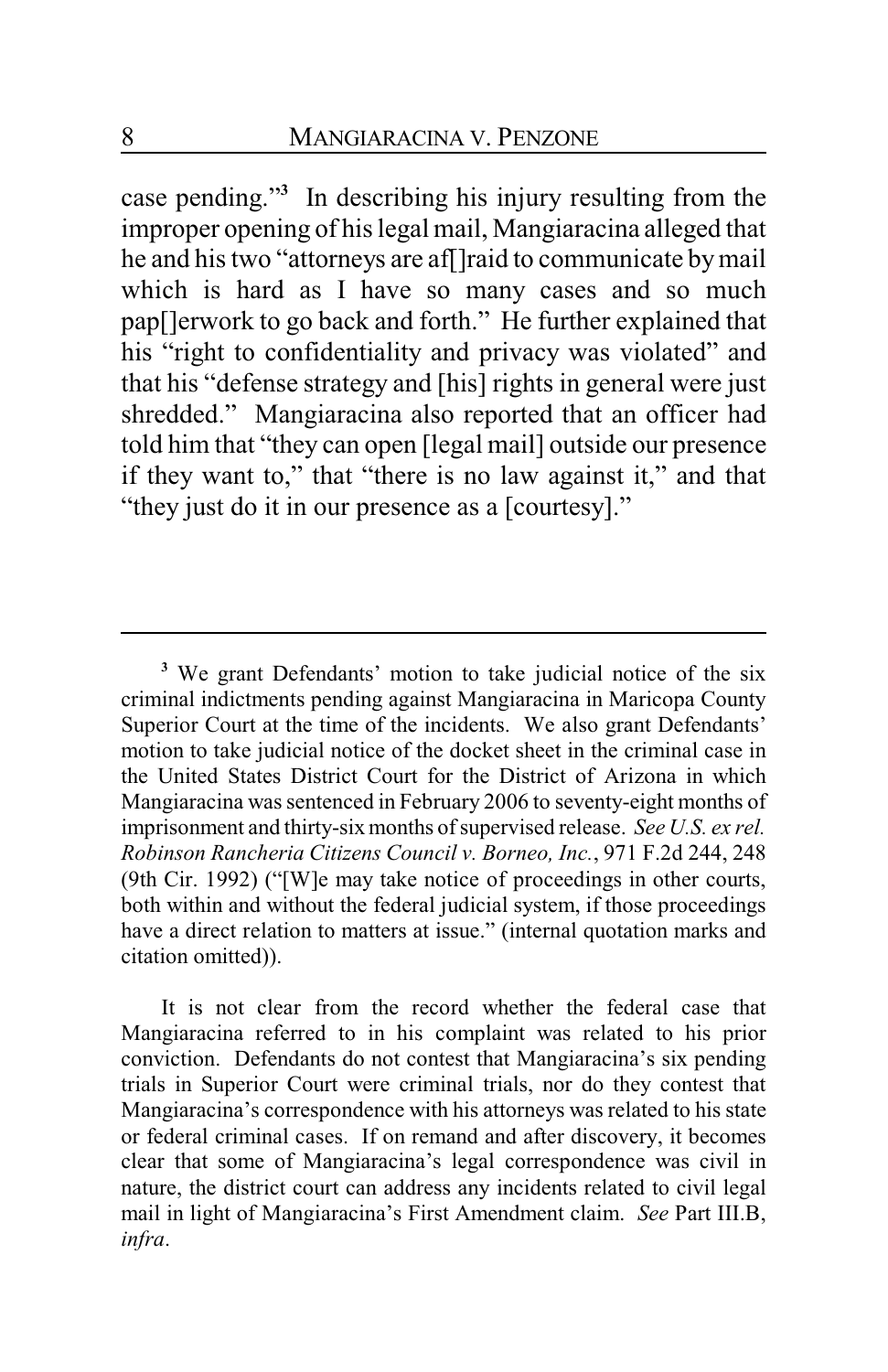Mangiaracina initially filed suit in Arizona superior court pursuant to 28 U.S.C. § 1983, alleging violations of his First and Sixth Amendment rights by a number of jail employees and John Doe defendants. Defendants removed the case to federal court. The district court found that removal was proper and dismissed the original complaint for failure to state a claim, but granted Mangiaracina leave to amend. After a series of amendments, the court ultimately dismissed Mangiaracina's Third Amended Complaint with prejudice. The district court noted that Mangiaracina had failed to specifically allege that the pieces of mail were marked as "legal mail" and that, for most of the instances, he failed to explain how he knew the mail was opened outside his presence. The court acknowledged that Mangiaracina did provide additional details for the incidents occurring in September 2011, on March 23, 2012, and on November 9, 2012. The court concluded, however, that even assuming the three items were properly marked as legal mail, these "isolated incidents" did not violate Mangiaracina's constitutional rights. Mangiaracina timely appealed.

#### **II.**

We review de novo a district court's dismissal of a complaint under 28 U.S.C. § 1915A for failure to state a claim. *Resnick v. Hayes*, 213 F.3d 443, 447 (9th Cir. 2000). We construe all facts in the light most favorable to the plaintiff, and we construe a pro se complaint liberally. *Nordstrom v. Ryan*, 762 F.3d 903, 908 (9th Cir. 2014). "Pro se complaints . . . may only be dismissed if it appears beyond doubt that the plaintiff can prove no set of facts in support of his claim which would entitle him to relief." *Id.* (quotation marks omitted).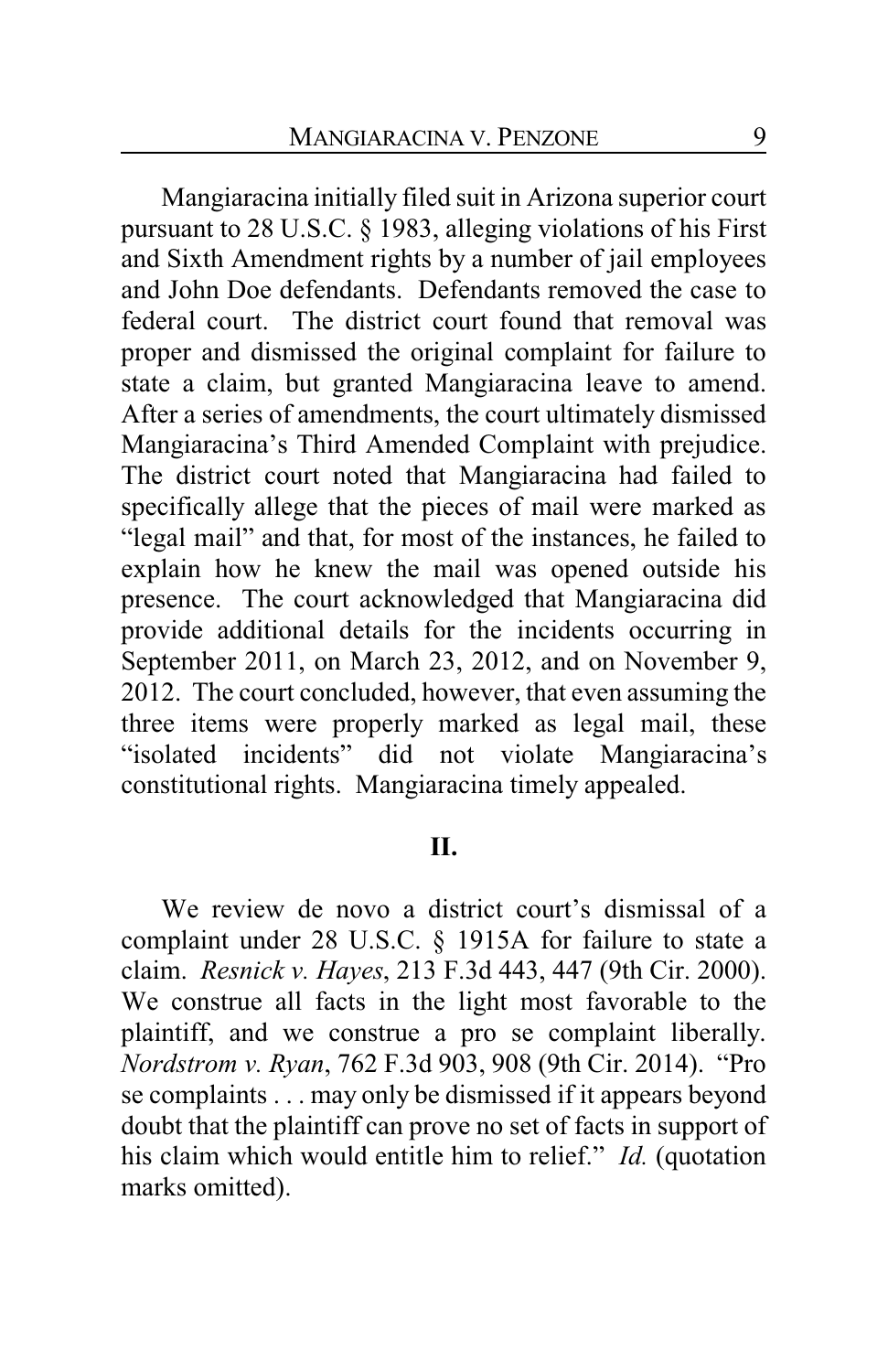## **III.**

#### **A.**

Mangiaracina argues that the district court erred in dismissing his Sixth Amendment claim. We reverse the district court's dismissal of this claim as to two counts of illegal mail opening and affirm the dismissal of the remaining counts.

The Supreme Court addressed the inspection of prisoners' legal mail in *Wolff v. McDonnell*, 418 U.S. 539 (1974). In *Wolff*, a group of prisoners challenged, inter alia, a prison regulation that authorized correctional officers to open and inspect all incoming mail for contraband. The regulation included legal mail but provided that such mail was to be inspected in the presence of the prisoner to whom it was addressed. The plaintiffs argued that legal mail should be exempted from the inspection requirement entirely. The Court held that "inspection or perusal" of legal mail was permissible. *Id.* at 576. In the Court's view, the challenged regulation could not have the effect of "chill[ing attorneyclient] communications, since the inmate's presence insures that prison officials will not *read* the mail." *Id.* at 577 (emphasis added). Because the inmate's presence adequately protected any rights at stake, the Court did not identify the constitutional source or scope of these rights. *Id.* at 575–77.

We recently addressed prisoners' legal mail rights in *Nordstrom*, 762 F.3d 903. In that case, a prisoner alleged that he had written a letter to his criminal attorney and that a correctional officer, instead of inspecting the letter in Nordstrom's presence before sealing and sending it, stood in front of him and read the letter. We held that this event,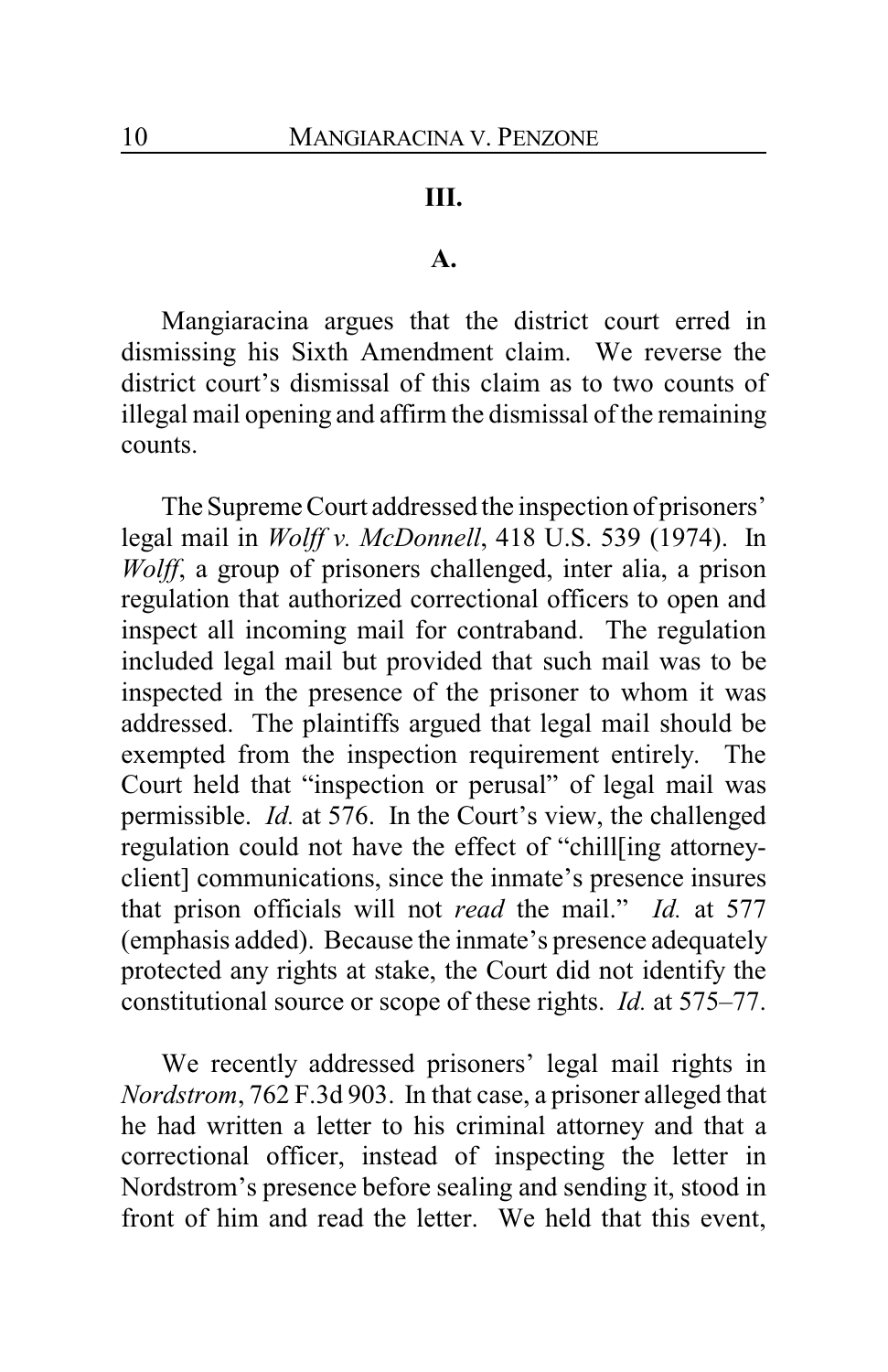though isolated, sufficiently alleged a violation of Nordstrom's Sixth Amendment right to counsel. Although the case concerned improper reading rather than improper opening of legal mail, we noted that "the practice of requiring an inmate to be present when his legal mail is opened is a measure designed to *prevent* officials from reading the mail in the first place." *Id.* at 910 (citing *Wolff*, 418 U.S. at 577); s*ee also Keenan v. Hall*, 83 F.3d 1083, 1094 (9th Cir. 1996), *amended on denial of rehearing by* 135 F.3d 1318 (9th Cir. 1998) (declining to decide "whether mail clearly sent from a lawyer to an inmate but lacking the 'Legal Mail' designation may be opened outside the presence of the inmate"); *Stevenson v. Koskey*, 877 F.2d 1435, 1441 (9th Cir. 1989) (recognizing that "the relevant event for purposes of analyzing [the defendant's] culpability is the alleged constitutional injury, the guard's opening of the letter outside [the prisoner's] presence."). Thus, we have recognized that prisoners have a Sixth Amendment right to confer privately with counsel and that the practice of opening legal mail in the prisoner's presence is specifically designed to protect that right.

Other circuit courts have similarly recognized the importance of this practice. In *Jones v. Brown*, 461 F.3d 353, 359 (3d Cir. 2006), the Third Circuit recognized, in the context of a First Amendment challenge, that opening legal mail outside the addressee's presence

> deprives the expression of confidentiality and chills the inmates' protected expression, regardless of the state's good-faith protestations that it does not, and will not, read the content of the communications. This is so because the only way to ensure that mail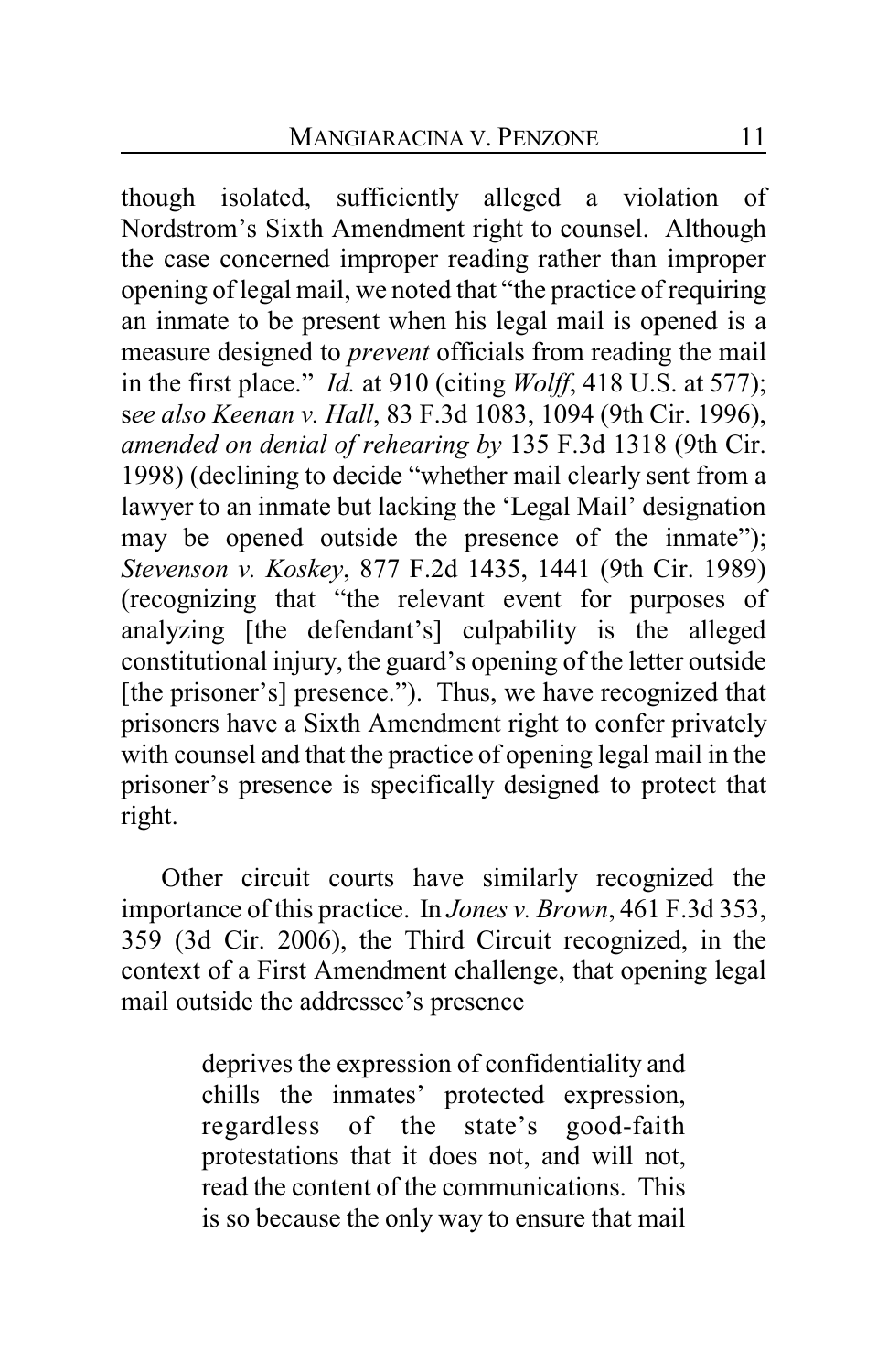is not read when opened is to require that it be done in the presence of the inmate to whom it is addressed.

*Id.*(internal quotation marks, alteration, and citation omitted). The Sixth Circuit has similarly acknowledged that a "prisoner's interest in unimpaired, confidential communication with an attorney is an integral component of the judicial process" and has determined that "[t]here is no penological interest or security concern that justifies opening such mail outside of the prisoner's presence when the prisoner has specifically requested otherwise." *Sallier v. Brooks*, 343 F.3d 868, 877–78 (6th Cir. 2003); *see also*, *e.g.*, *Al-Amin v. Smith*, 511 F.3d 1317, 1331 (11th Cir. 2008) ("[I]nmates have a constitutionally protected right to have their properly marked attorney mail opened in their presence."). The same concerns animate Mangiaracina's Sixth Amendment challenge, which is predicated on the chilling of his protected communications with criminal attorneys. *See Merriweather v. Zamora*, 569 F.3d 307, 317 (6th Cir. 2009) ("[O]pening properlymarked legal mail alone, without doing more, implicates both the First and Sixth Amendments because of the potential for a 'chilling effect.'" (quoting *Sallier*, 343 F.3d at 877)). We therefore now clarify that, under *Nordstrom*, prisoners have a Sixth Amendment right to be present when legal mail related to a criminal matter is inspected.

#### **B.**

Mangiaracina has alleged sufficient facts to state a claim for improper opening of his incoming legal mail on November 9, 2012 and March 12, 2013. For each of these incidents, Mangiaracina attached his grievance form and the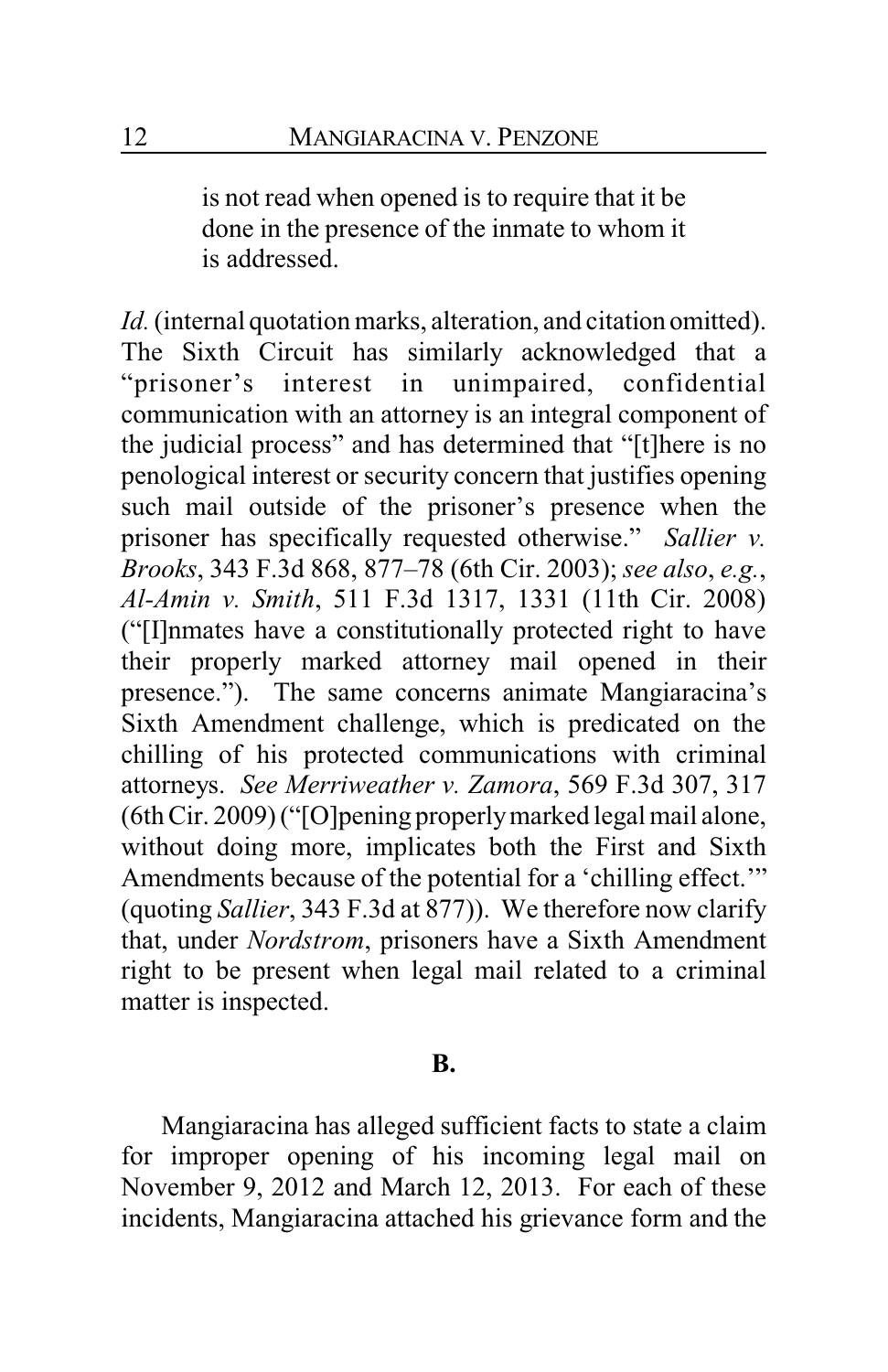response he received from jail officials. For the November 9 incident, the response confirmed that the mail had been delivered to the jail sealed but had been opened and stapled shut prior to delivery to Mangiaracina. For the March 12 incident, Mangiaracina specifically alleged in his grievance that the letter had been "opened [and] taped shut prior to delivery." The allegations in the complaint and attached documents sufficiently allege that these two pieces of mail were opened outside Mangiaracina's presence. In the two responses from the facility, jail officials characterize both pieces of mail as "legal mail." At the pleading stage, these allegations are sufficient to allege that the envelopes were properlymarked as legal mail. Further, Mangiaracina alleges that he was informed by an officer that jail employees "can open [legal mail] outside our presence if they want to," that there is no law against it, and that "they just do it in our presence as a [courtesy]." These two counts therefore sufficiently allege violations of Mangiaracina's right to have his confidential, properly-marked legal mail opened in his presence. For the remaining counts, the district court correctly determined that Mangiaracina failed to allege that the mail was properly marked as legal mail, so these counts were properly dismissed.

The absence of a clear pattern beyond these two incidents does not preclude relief. In *Nordstrom*, we recognized that even a single instance of improper reading of a prisoner's mail can give rise to a constitutional violation. Thus, even isolated incidents of improper mail opening may, in appropriate circumstances, be sufficient to allege a Sixth Amendment violation. *Cf. Merriweather*, 569 F.3d at 317 (6th Cir. 2009) ("Two or three pieces of [a prisoner's legal] mail opened in an arbitrary or capricious way suffice to state a [First Amendment] claim.").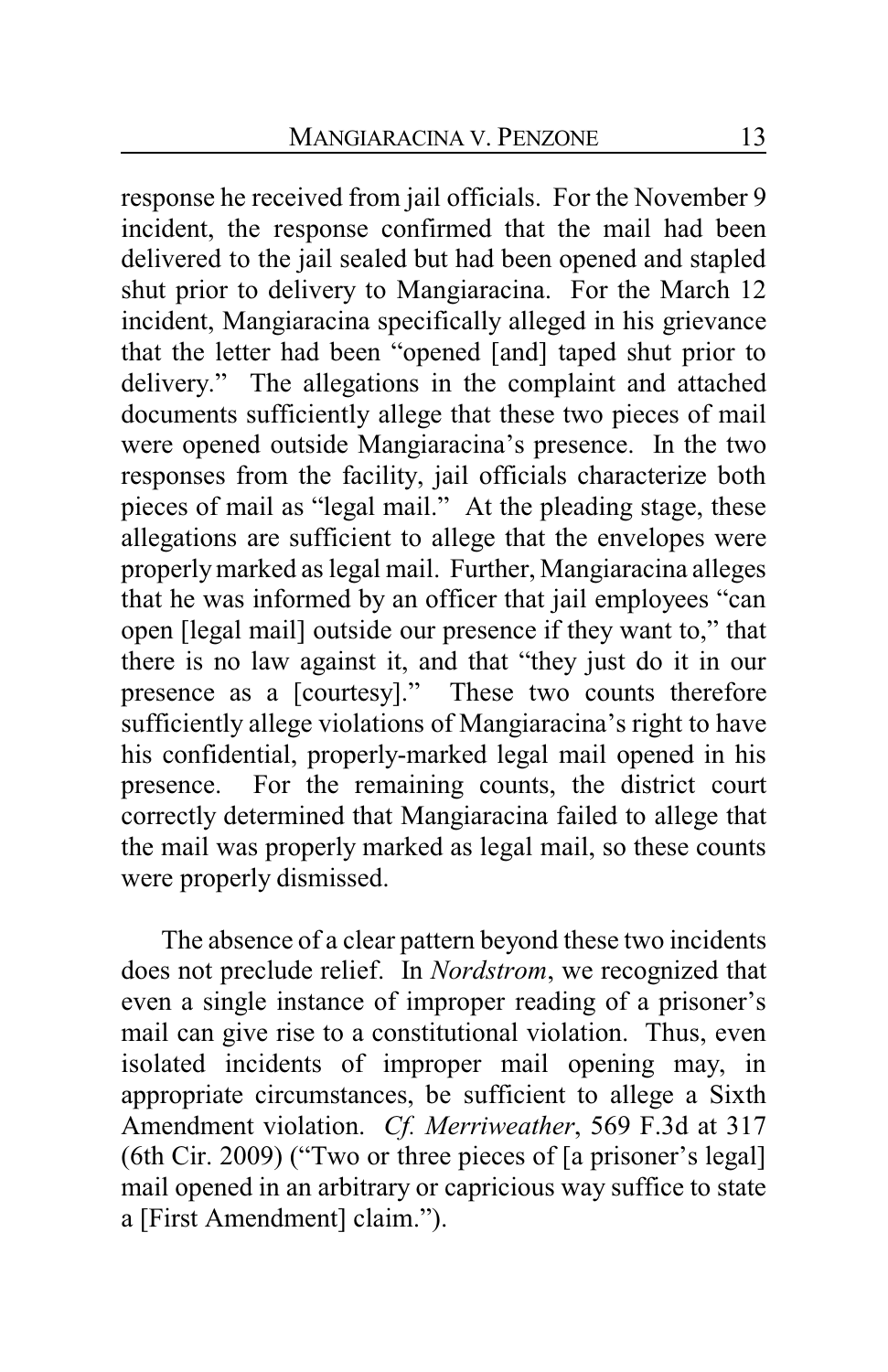Defendants argue that this case is distinguishable from *Nordstrom* because Mangiaracina does not allege that jail officials ever *read* his mail. But indeed, how could he? If the practice of opening legal mail in the presence of the prisoner is designed to prevent correctional officers from reading it, then the natural corollary is that a prisoner whose mail is opened outside his presence has no way of knowing whether it had been (permissibly) inspected or (impermissibly) read. In other words, Mangiaracina could not in good faith have alleged that jail employees had read his mail, since he had no basis for knowing what had happened to his mail prior to delivery. *See* Scott Dodson, *New Pleading, New Discovery*, 109 Mich. L. Rev. 53, 54 (2010) ("[P]laintiffs proceeding with claims that depend upon facts exclusively in the hands (or minds) of defendants and third parties may find themselves in a Catch-22: plaintiff needs those facts to plead her claim properly and survive a 'Twiqbal' motion to dismiss, but she may not be able to discover those facts without first surviving the motion to dismiss.").

*Nordstrom* presented the rare situation in which a prisoner actually witnessed a correctional officer open and read his legal mail. To hold that an officer could stop short of a prisoner's cell, open and read a letter, and then deliver it to the prisoner without giving rise to an actionable claim would elide the central holding of *Nordstrom*.

Nor do Defendants identify any legitimate penological interest that would be served by opening legal mail outside Mangiaracina's presence. Jails and prisons may impose certain restrictions on incoming mail, so long as the restrictions are "reasonably related to legitimate penological interests." *Turner v. Safley*, 482 U.S. 78, 89 (1987); *see Thornburgh v. Abbott*, 490 U.S. 401, 413–14 (1989). We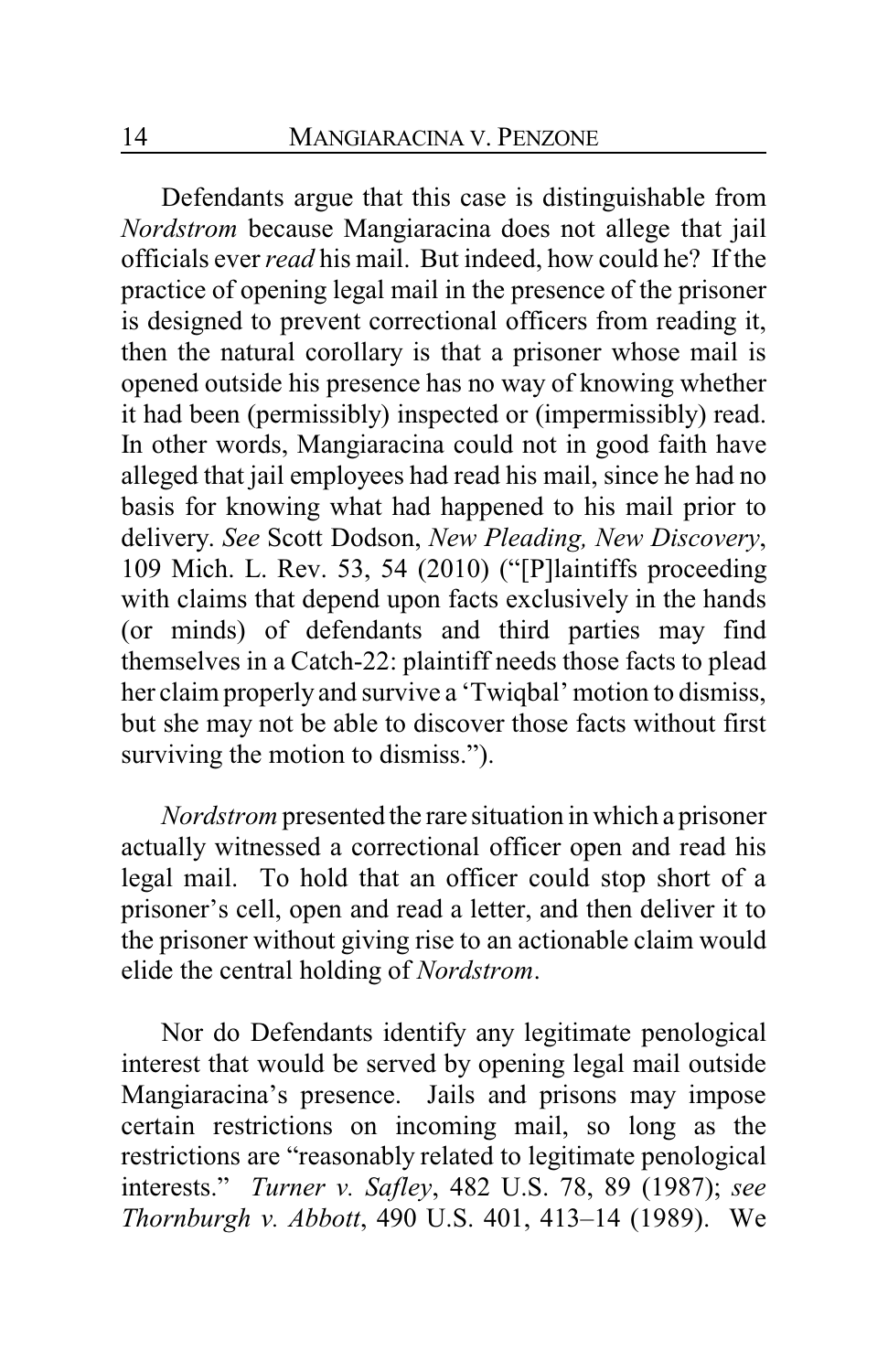defer to the judgment of corrections authorities, particularly with regard to matters of security, because we recognize that "[r]unning a prison [or jail] is an inordinately difficult undertaking" with which prison or jail authorities have particular expertise. *Turner*, 482 U.S. at 84–85. This deference, however, only comes into play when the facility offers a legitimate justification for the challenged practice. "[I]f the prison fails to show that the regulation is rationally related to a legitimate penological objective, we do not consider the other factors" of the *Turner* test. *Ashker v. California Dep't of Corr.*, 350 F.3d 917, 922 (9th Cir. 2003).

Here, the stated policy of the Maricopa County Jails is to open all legal mail in the presence of the prisoner, and Defendants have identified no reason in their briefing for deviating from this policy. No special deference is therefore required. *See Al-Amin*, 511 F.3d at 1331 (11th Cir. 2008) ("[O]pening an inmate's attorney mail in his presence . . . 'fully accommodates the prisoner's rights at *de minimis* cost to valid penological interests.'" (quoting *Turner*, 482 U.S. at 91)).

Nevertheless, Defendants attempt to argue on appeal that any deviations were isolated and accidental. We have already explained why even isolated incidents may support a Sixth Amendment claim. *See* Part III.B, *supra*. Additionally, whether an isolated incident was also accidental is a question of fact that we do not resolve on a motion to dismiss. At this stage, we accept all allegations of material fact as true and construe them in the light most favorable to the plaintiff. *Nordstrom*, 762 F.3d at 908.

As we have emphasized in the past, "[a] criminal defendant's ability to communicate candidly and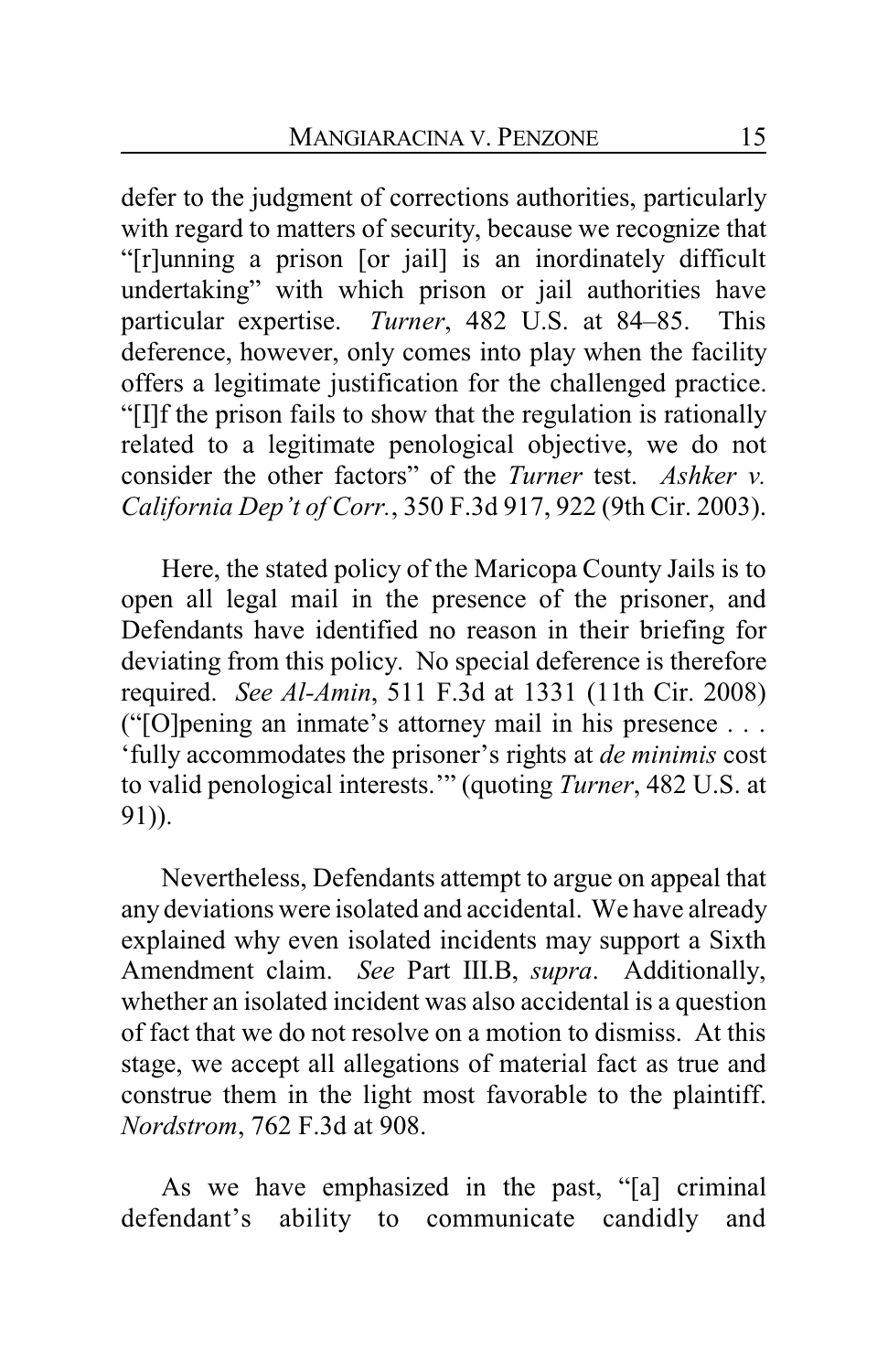confidentially with his lawyer is essential to his defense." *Nordstrom*, 762 F.3d at 910. Mangiaracina alleged that jail officials had repeatedly opened his legal mail and that an officer had told him that "there is no law against" opening legal mail before delivering it to a prisoner and "they just do it in [the prisoner's] presence as a courtesy." Mangiaracina was justifiably concerned that his attorney-client communications would not be kept confidential. As a result, Mangiaracina and his attorneys were "aff]raid to communicate by mail," which he described as "hard as I have so many cases and so much paperwork to go back and forth." By necessity, prisoners and pre-trial detainees rely heavily on the mail for communication with their attorneys. The Maricopa County jail system does not allow incoming phone calls or provide access to e-mail, and outgoing phone calls can only be placed as collect calls. *See* Maricopa County Jails, *Rules and Regulations for Inmates* § 25, at 35. Moreover, as Mangiaracina noted in his complaint, criminal cases often involve paperwork that can only feasibly be transported by mail. As Mangiaracina put it, his "right to confidentiality and privacy was violated as well as [his] defense strategy and [his] rights in general were just shredded." These allegations are sufficient to state a claim for violation of Mangiaracina's Sixth Amendment right to counsel.

## **C.**

Mangiaracina also argues that the district court erred in dismissing his First Amendment claim. In *Hayes v. Idaho Correctional Center*, No. 14-35078 (9th Cir. Mar. 3, 2017), filed concurrently with this opinion, we held that the First Amendment protects prisoners' right to have legal mail opened in their presence. Accordingly, we reverse the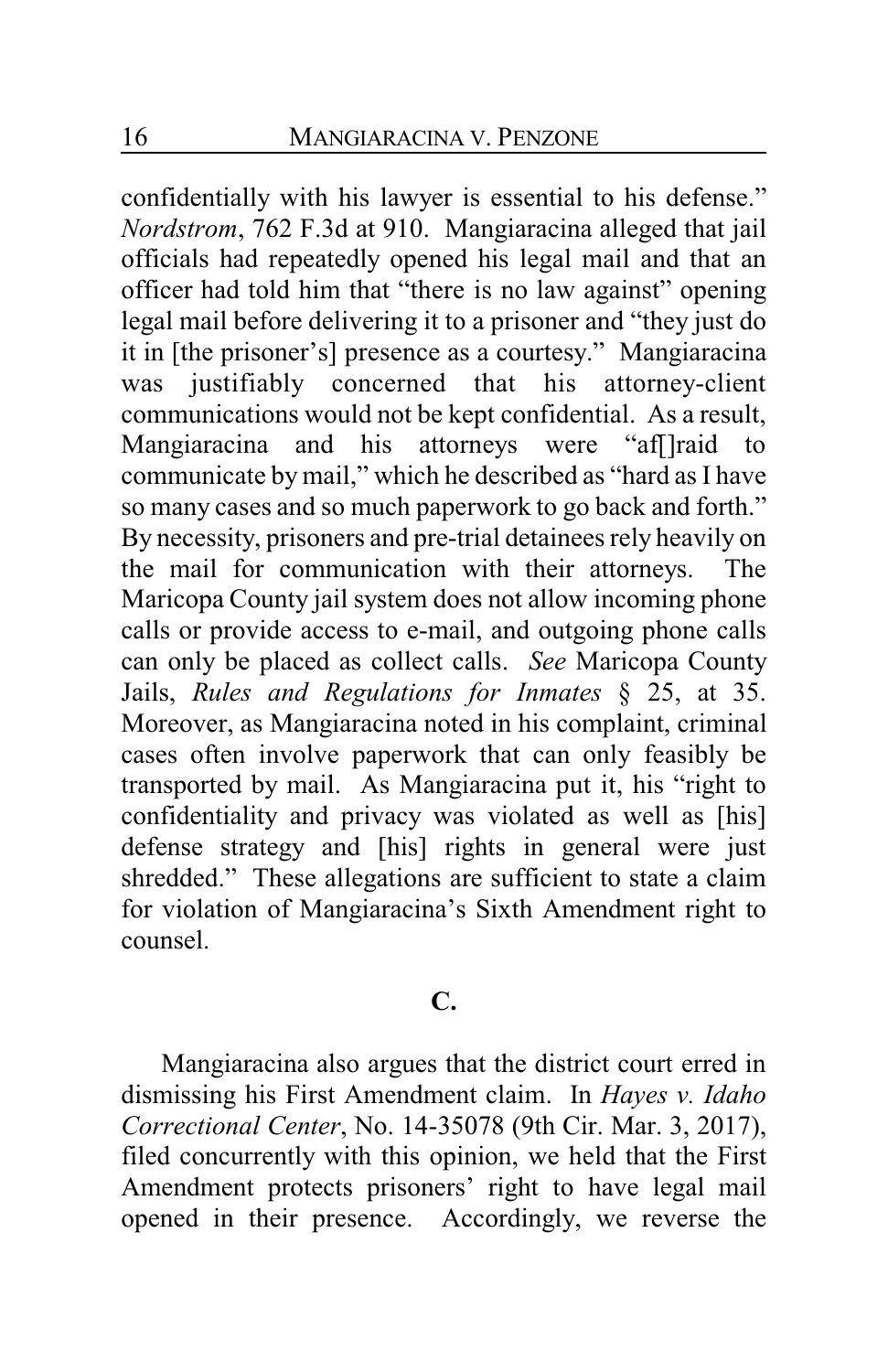dismissal of Mangiaracina's First Amendment claim, and we remand to the district court for consideration of this claim in light of *Hayes*, if necessary.

\* \* \*

For the reasons set forth above, we reverse the district court's dismissal of Mangiaracina's Sixth Amendment and First Amendment claims with respect to the incidents on November 9, 2012 and March 12, 2013. We affirm the district court's dismissal of the remaining counts of alleged improper mail opening.

## **The judgment is AFFIRMED in part, REVERSED in part, and REMANDED.**

Each party shall bear its own costs on appeal.

BYBEE, Circuit Judge, concurring in the judgment:

I concur in the conclusion in Part III.A of the majority opinion, that prisoners have a general Sixth Amendment right to be present when legal mail related to a criminal matter is inspected. I write separately because I don't think the majority has explained with sufficient claritywhat is required to state a Sixth Amendment claim under 42 U.S.C. § 1983. I am deeply concerned that the majority opinion's characterization of *Nordstrom v. Ryan*, 762 F.3d 903 (9th Cir. 2014), and out-of-circuit cases which dealt with either intentional acts or pattern-and-practice allegations, Maj. Op. 10–12, may mislead the district courts and the parties into thinking that merely negligent conduct is sufficient to state a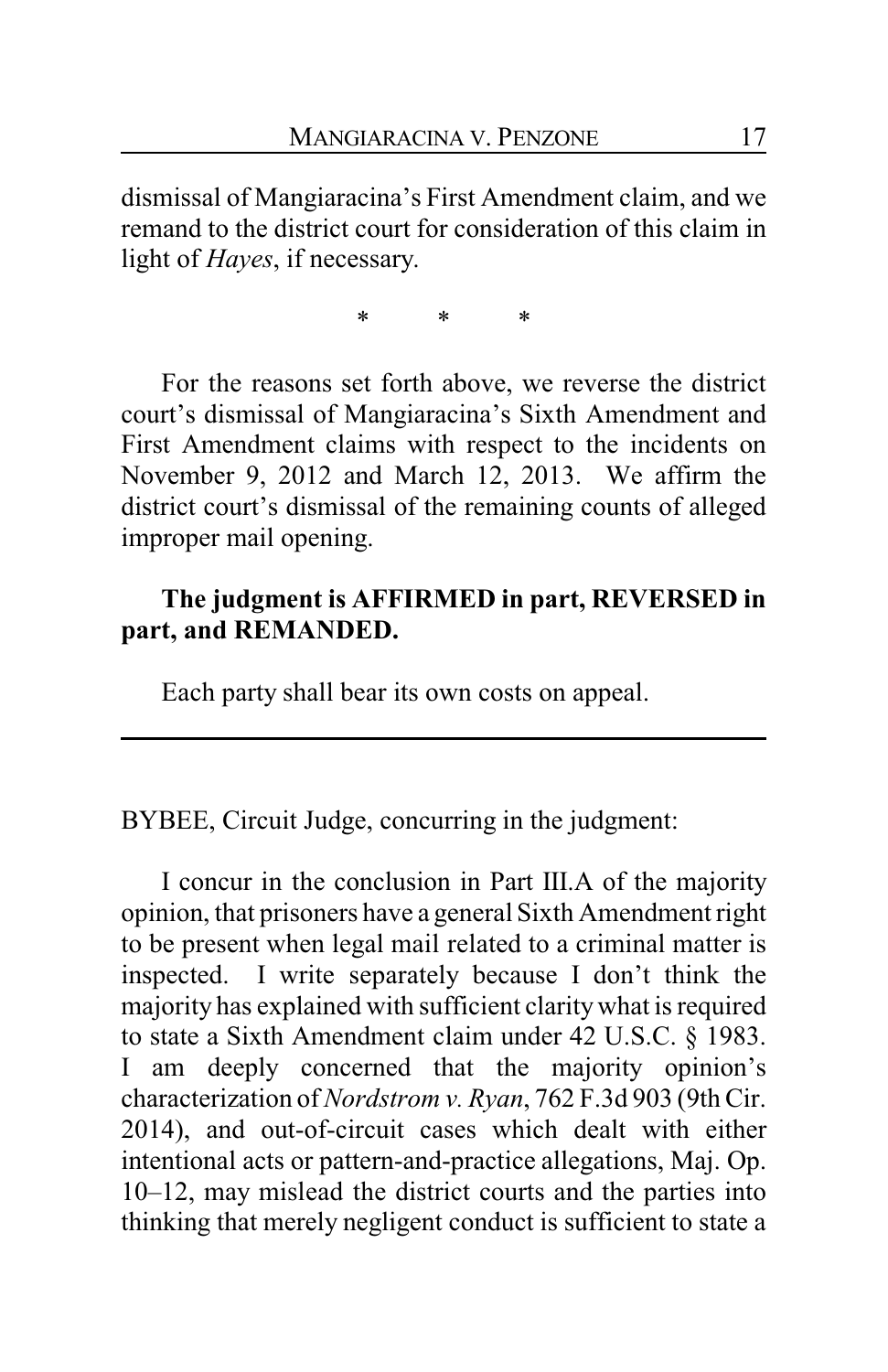claim under 42 U.S.C. § 1983. It is not. If it was once not clear, it is now beyond question that § 1983 requires proof of intentional, not merely negligent, acts depriving a party of his constitutional rights.**<sup>1</sup>**

#### I

In *Paul v. Davis*, the Supreme Court rejected the notion that § 1983 had converted "the Fourteenth Amendment [into] a font of tort law to be superimposed upon whatever systems may already be administered by the States." 424 U.S. 693, 701 (1976). It was easier to say than to enforce, and the Supreme Court had its own missteps in determining what kind of constitutional torts § 1983 covers. In 1977, the Court granted certiorari in *Procunier v. Navarette*, 434 U.S. 555 (1978), to decide whether prison officials' negligent handling of a prisoner's outgoing mail could be the basis for damages under § 1983. The Court never got there; instead, it decided the case on the basis of qualified immunity and left to another day the critical question of whether § 1983 covered negligent conduct. *Id.* at 559 n.6 (1978). *See Baker v. McCollan*, 443 U.S. 137, 138 (1979) (explaining how *Procunier* dodged the question). Two years later, in *Parratt v. Taylor*, 451 U.S. 527 (1981), the Court considered whether § 1983 was a proper vehicle to compensate a prisoner under the Due Process Clause for a negligent loss of his property. The Court said that "the alleged loss, even though negligently caused,

**<sup>1</sup>** Portions of this concurrence are identical to portions of my concurrence in the companion case, *Hayes v. Idaho Correctional Center*, No. 14-35078, — F.3d — (9th Cir. 2017). This case addresses the Sixth Amendment right to be present when legal mail is inspected by prison guards; Hayes addresses the First Amendment right to be present. The principles are nearly the same, and my concerns are the same.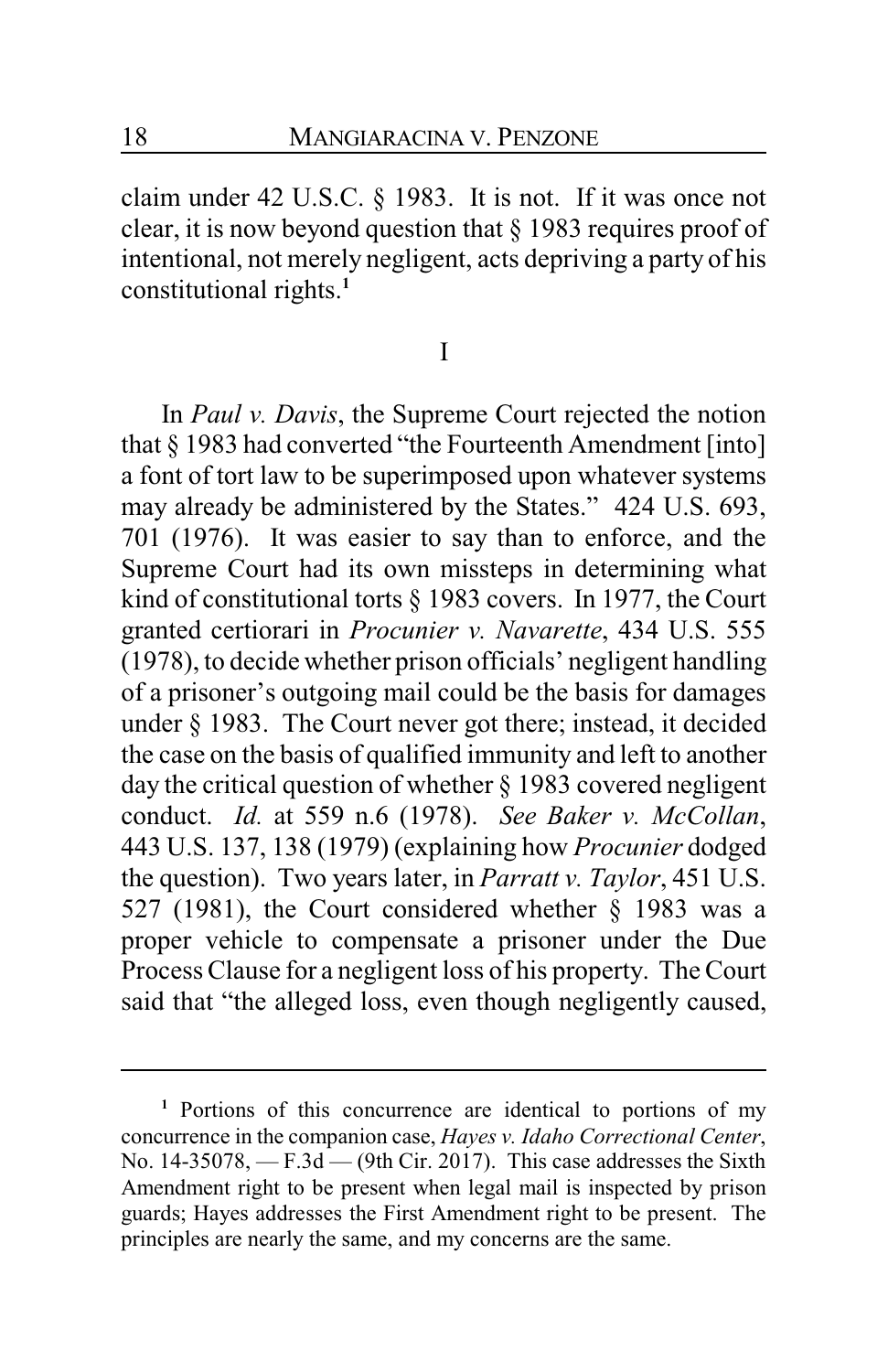amounted to a deprivation" and was actionable under § 1983. *Id.* at 536–37. Five years later, the Court overruled *Parratt* in *Daniels v. Williams*, 474 U.S. 327, 330–31 (1986). This time the Court concluded that "the Due Process Clause is simply not implicated by a *negligent* act of an official causing unintended loss of or injury to life, liberty, or property." *Id.* at 328. The Court stated that "lack of due care suggests no more than a failure to measure up to the conduct of a reasonable person. To hold that injury caused by such conduct is a deprivation within the meaning of the Fourteenth Amendment would trivialize the centuries-old principle of due process of law." *Id.* at 332. "Our Constitution," the Court wrote, "does not purport to supplant traditional tort law in laying down rules of conduct to regulate liability for injuries that attend living together in society." *Id.* Nevertheless, the Court would "not rule out the possibility that there are other constitutional provisions that would be violated by mere lack of care." *Id.* at 334.

Notwithstanding the Court's reservation of judgment, *Daniels*'s logic has since been extended, amendment by amendment, to other fundamental rights protected by the Bill of Rights. And, so far as I can determine, no court has held that a § 1983 claim can be proved by mere negligent conduct. For example, in the First Amendment free exercise context, negligence on the part of a government official is not enough to show a violation of constitutional rights sufficient to state a claim for relief under § 1983. *See Gallagher v. Shelton*, 587 F.3d 1063, 1070 (10th Cir. 2009) (dismissing § 1983 claim because "an isolated act of negligence would not violate an inmate's First Amendment right to free exercise of religion"); *Lovelace v. Lee*, 472 F.3d 174, 201 (4th Cir. 2006) ("[N]egligent acts by officials causing unintended denials of religious rights do not violate the Free Exercise Clause.");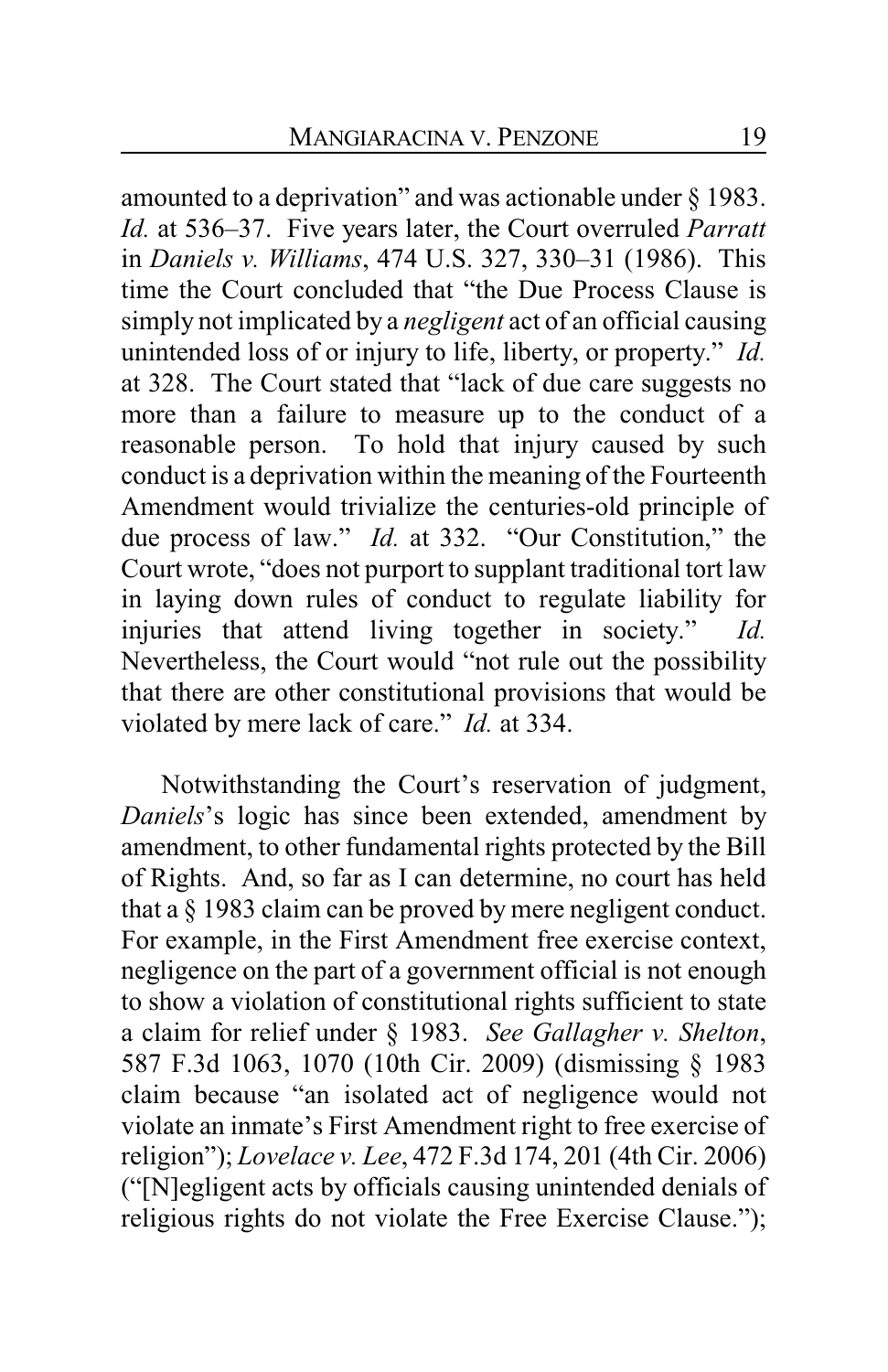*Lewis v. Mitchell*, 416 F. Supp. 2d 935, 944 (S.D. Cal. 2005) (holding more than negligence is required to state a valid § 1983 claim for violation of prisoner's First Amendment right to freely exercise religion); *Shaheed v. Winston*, 885 F. Supp. 861 (E.D. Va. 1995) (finding "defendants [sic] actions were negligent, not intentional, and the plaintiffs may not rely on § 1983 as a basis for this claim"), *aff'd on other grounds*, 161 F.3d 3 (4th Cir. 1998) (unpublished).

Similarly, in access-to-court cases, also under the First Amendment, the circuit courts have uniformly held that negligence is not sufficient to raise a claim under § 1983. The Seventh Circuit, for example, has found that "a mere isolated incident of negligence . . . does not rise to the level of a constitutional violation actionable under section 1983." *Kincaid v. Vail*, 969 F.2d 594, 602 (7th Cir. 1992); *see also Crawford-El v. Britton*, 951 F.2d 1314, 1318 (D.C. Cir. 1991) (holding that intentional interference with access to court violates Constitution)); *Pink v. Lester*, 52 F.3d 73, 76 (4th Cir. 1995) (holding that negligent conduct in misrouting a form does not violate the First Amendment's right to petition).

In the Fourth Amendment context, the Supreme Court has held that "[v]iolation of the Fourth Amendment requires an intentional acquisition of physical control. A seizure occurs even when an unintended person or thing is the object of the detention or taking, but the detention or taking itself must be willful." *Brower v. Cty. of Inyo*, 489 U.S. 593, 596 (1989) (citations omitted). The Supreme Court found support for this holding in the text of the Fourth Amendment, since seizure does not imply an "unknowing act," as well as the history of the Fourth Amendment, which was addressed to "'misuse of power,' not the accidental effects of otherwise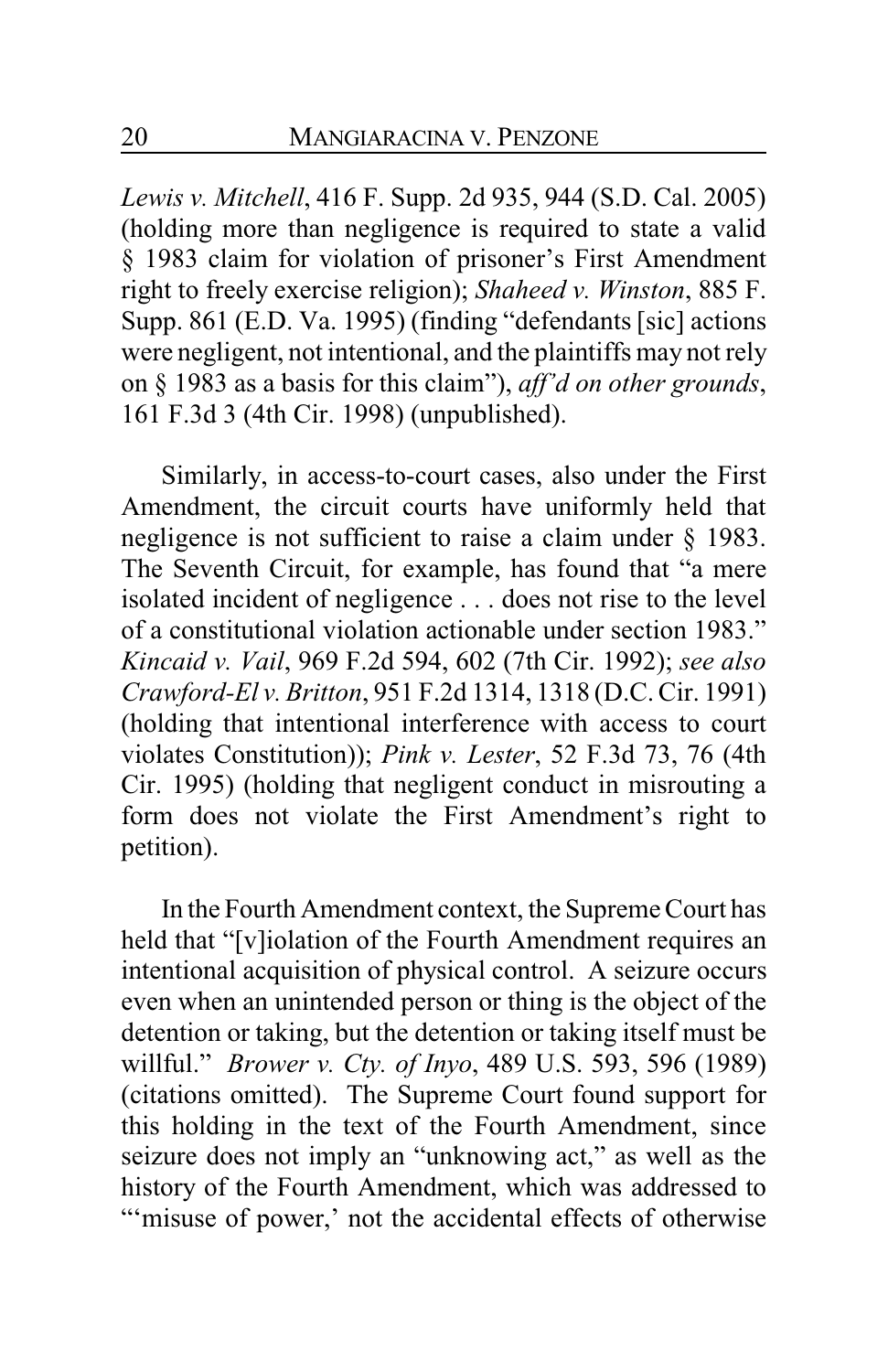lawful government conduct." *Id.* (citation omitted). The Court elaborated:

> [I]f a parked and unoccupied police car slips its brake and pins a passerby against a wall, it is likely that a tort has occurred, but not a violation of the Fourth Amendment. And the situation would not change if the passerby happened, by lucky chance, to be a serial murderer for whom there was an outstanding arrest warrant—even if, at the time he was thus pinned, he was in the process of running away from two pursuing constables. It is clear, in other words, that a Fourth Amendment seizure does not occur whenever there is a governmentally caused termination of an individual's freedom of movement (the innocent passerby), nor even whenever there is a governmentally caused and governmentally desired termination of an individual's freedom of movement (the fleeing felon), but only when there is a governmental termination of freedom of movement *through means intentionally applied*.

*Id.* at 596–97. We have similarly held that to state a Fourth Amendment claim against a government investigator for submitting false and material information in a warrant affidavit, "a § 1983 plaintiff must show that the investigator 'made *deliberately* false statements or recklessly disregarded the truth in the affidavit' and that the falsifications were 'material' to the finding of probable cause." *Galbraith v. Cty.*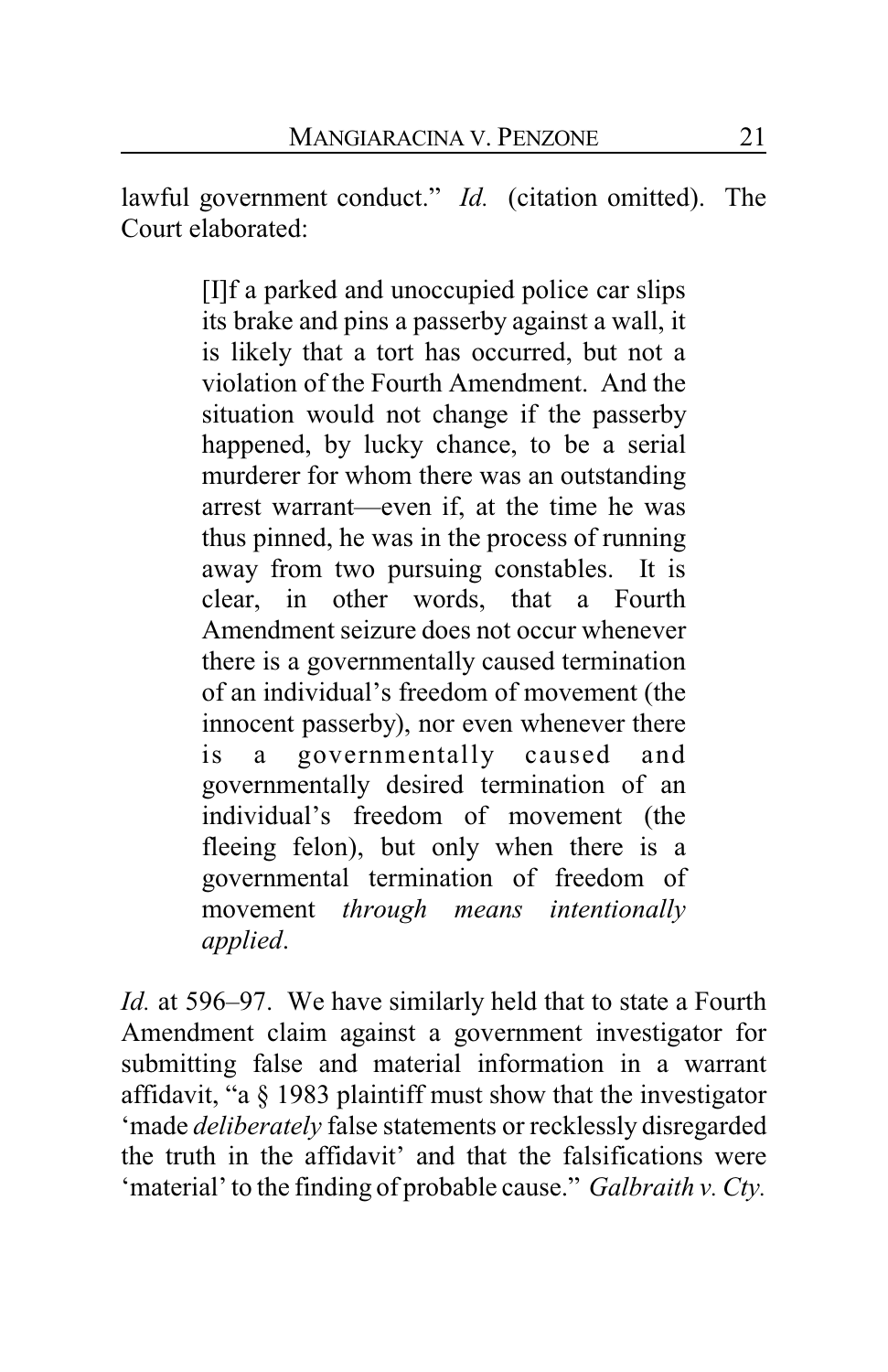*of Santa Clara*, 307 F.3d 1119, 1126 (9th Cir. 2002) (emphasis added) (citation omitted).

In the Eighth Amendment context, the Supreme Court has found that more then negligence is required to raise a claim for cruel and unusual punishment. *Wilson v. Seiter*, 501 U.S. 294, 297 (1991); *Estelle v. Gamble*, 429 U.S. 97, 106 (1976). In *Estelle*, the Supreme Court rejected an Eighth Amendment claim based on inadvertent failure to provide adequate medical care:

> [A] complaint that a physician has been negligent in diagnosing or treating a medical condition does not state a valid claim of medical mistreatment under the Eighth Amendment. Medical malpractice does not become a constitutional violation merely because the victim is a prisoner. In order to state a cognizable claim, a prisoner must allege acts or omissions sufficiently harmful to evidence deliberate indifference to serious medical needs.

429 U.S. at 107. In *Wilson*, the Court added that "'[i]t is *only* such indifference' that can violate the Eighth Amendment; allegations of 'inadvertent failure to provide adequate medical care' or of a 'negligent . . . diagnos[is]' simply fail to establish the requisite culpable state of mind." 501 U.S. at 297 (quoting *Estelle*, 429 U.S. at 105–06) (alteration in original) (citations omitted).

These same considerations should inform our judgment about the Sixth Amendment right to be present when legal mail related to a criminal matter is inspected. There is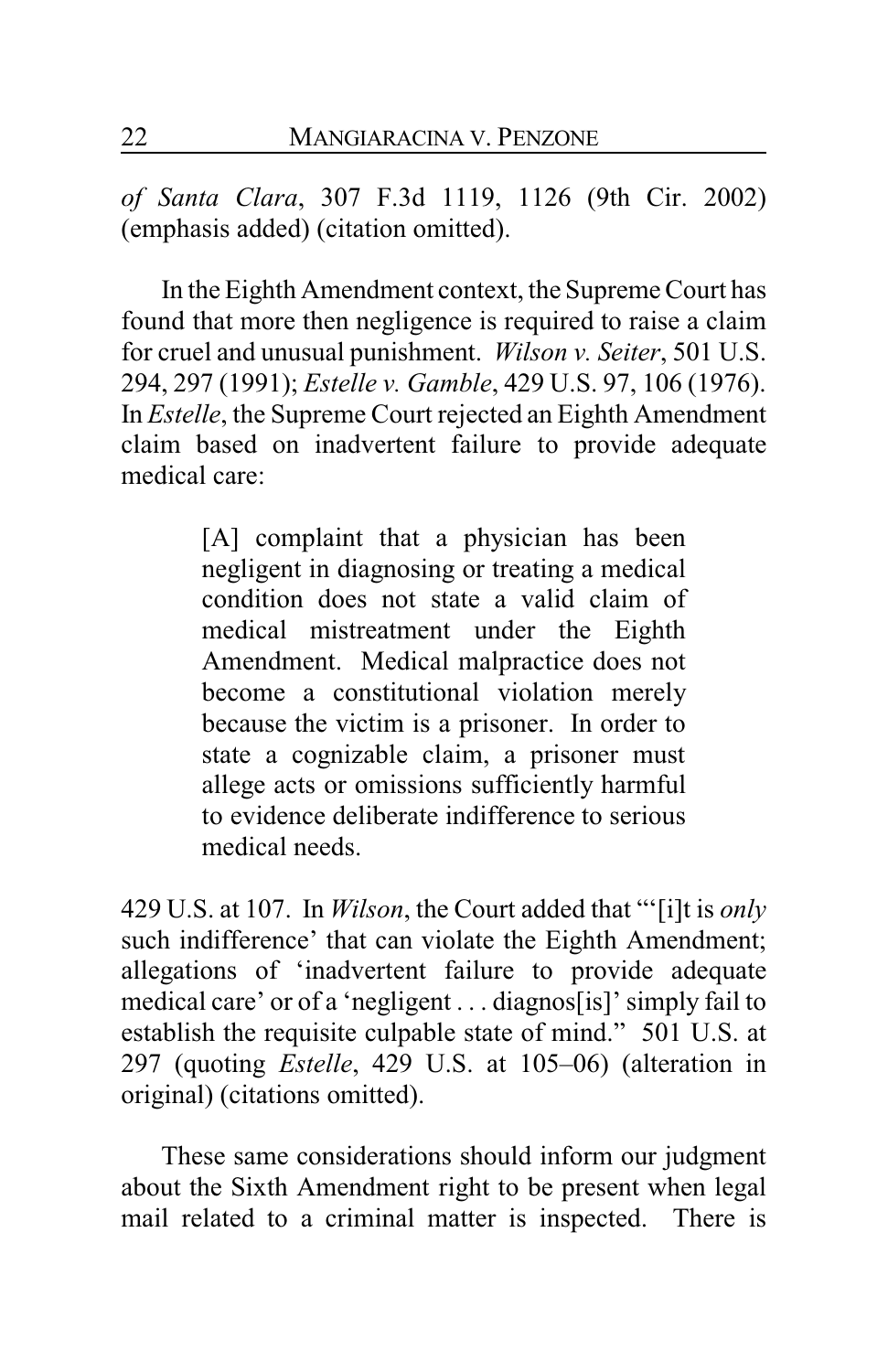nothing about the attorney-client relationship that suggests that merely inadvertent conduct that touches on that relationship is a constitutional violation. The courthouse custodian who accidentally walks in on an attorney-client conference may "chill" their conversation, but—without more—has done nothing actionable under § 1983. Similarly, the mail clerk who accidentally opens legal mail, seals it up, and notes "opened by mistake, and not read" has not violated the Sixth Amendment, even if the prisoner-recipient is unhappy to receive his mail in that format. If the prisoner doubts the veracity of the mail clerk, or has seen a broad pattern of improperly opened legal mail, the prisoner should allege that the act is intentional or that an inference of intent should be drawn from the pattern and practice. To fail to recognize the importance of alleging intentional conduct would be to risk strict liability claims under § 1983, something no court has ever approved.

#### II

Applying the above principles to Mangiaracina's claim, Mangiaracina has alleged a "policy and practice" of illegally opening inmates mail. He alleged at least four instances where his legal mail was opened outside his presence and that prison employees stated they can open legal mail outside the prisoner's presence "if they want to" and there is "no law against it." These are sufficient facts to allege a constitutional violation at the pleading stage of the litigation for the opening of Mangiaracina's incoming legal mail on November 9, 2012 and March 12, 2013.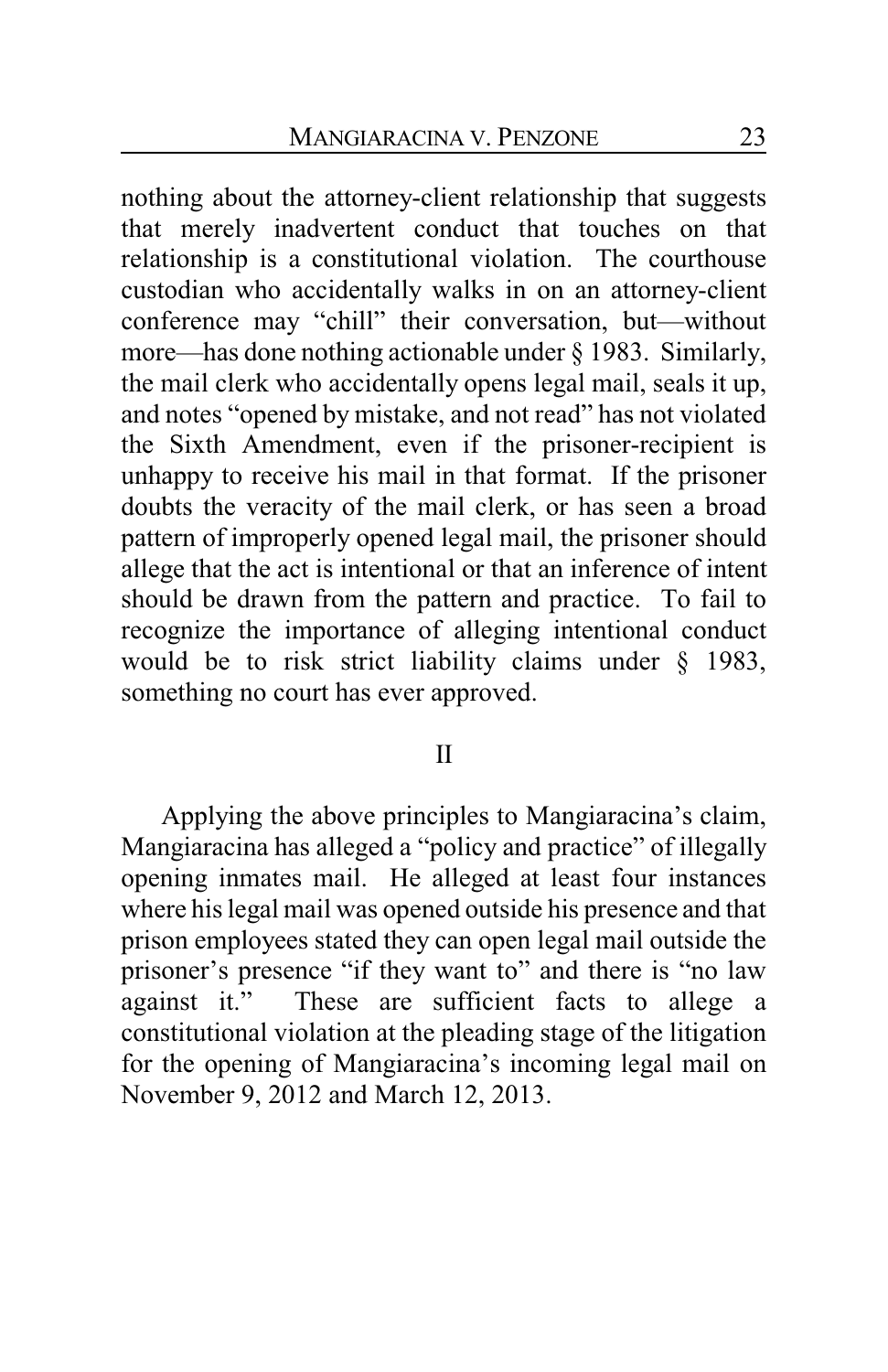#### A

The majority opinion focuses on whether the *number* of incidents was sufficient to state a cause of action but overlooked the question of the *nature* of the incidents alleged. The opinion concludes that two incidents in four months "sufficiently allege" violations of Mangiaracina's Sixth Amendment right to counsel,<sup>2</sup> and "[t]he absence of a clear pattern beyond these two incidents does not preclude relief." Maj. Op. at 13. To reach this conclusion, the opinion relies heavily on our recent decision in *Nordstrom* for the proposition that a "single instance" of improper reading of a prisoner's mail can give rise to a constitutional violation. Maj. Op. at 13 (citing *Nordstrom*, 762 F.3d 903). However, the single incident in *Nordstrom* was sufficient because it "was not simply a one-time mistake or confusion over the contours of the [prision] policy  $\dots$  the [prison d] irector ha[d] personally informed [Nordstrom] that prison officials are permitted to read his legal mail." *Nordstrom*, 762 F.3d at 911–12. There, as our opinion noted, the prison officials openly read Nordstrom's mail in front of him and over his protests. *Id.* at 906. And, the prison's response to the prisoner's grievance was not that this was a mere accident or an isolated instance of reading legal mail, but rather that its policy permitted guards to read legal mail as long as it was

**<sup>2</sup>** The majority notes Defendants have not offered "any legitimate penological interest that would be served by" opening Mangiaracina's legal mail. Maj. Op. at 14. However, the test created in *Turner v. Safley*, 482 U.S. 78 (1987), was directed at prison *regulations*. *Id.* at 89. I am not sure how the test even applies to inadvertent conduct. What penological reason can the State offer if someone opened the letter by mistake? The opinion thus strongly suggests that mistake or inadvertence is not a legitimate penological reason. If so, Mangiaracina's claim nearly sounds in strict liability.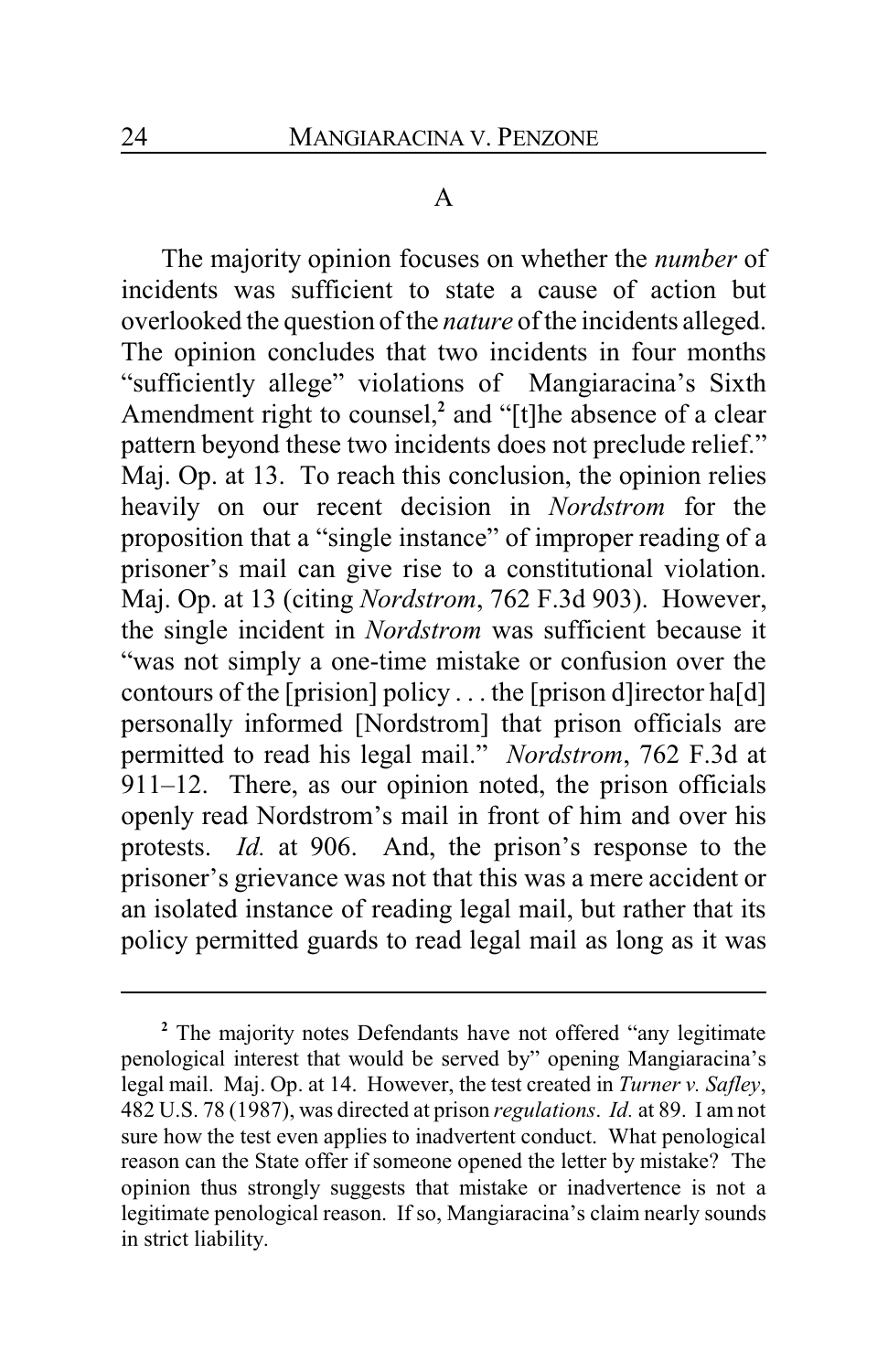done in the prisoner's presence. *Id.* at 907 (noting that the prison director's response to grievance reasoned that "[s]taff is authorized to scan and is not prohibited from reading the mail to establish the absence of contraband and ensure the content of the mail is of legal subject matter" (alteration in original)). The prison regulations, in fact, prohibited reading outgoing attorney-client correspondence. *Id.* at 910–11. *Nordstrom* is consistent with the principle that § 1983 covers only intentional acts affecting constitutional rights.

The majority opinion concludes that "even isolated incidents of improper mail opening may, in appropriate circumstances, be sufficient to allege a Sixth Amendment violation." Maj. Op. at 13. The majority does not outline what such "appropriate circumstances are," but proceeds to quote the holding in *Merriweather v. Zamora*, 569 F.3d 307, 318 (6th Cir. 2009), that "[t]wo or three pieces of [a prisoner's legal] mail opening in an arbitrary or capricious way suffice to state a [Sixth] Amendment claim." Maj. Op. at 13 (alteration in original). I regret that the majority has introduced an "arbitrary or capricious" standard into the evaluation of § 1983 claims under the Sixth Amendment. That standard is well-known in the administrative law context, where it is prescribed by statute, 5 U.S.C.  $§$  706(2)(A), but it is not a familiar standard for judging constitutional torts. The majority borrows the phrase from the Sixth Circuit, where it apparently originated in *Parrish v. Johnson*, 800 F.2d 600 (6th Cir. 1986). *See id.* at 604 ("[T]his case concerns Turner's arbitraryopening and reading of Giles' personal mail. . . . A capricious interference with a prisoner's incoming mail based upon a guard's personal prejudices violates the First Amendment."). But we shouldn't mistake "arbitrary and capricious" conduct in this context as something less than "intentional conduct." The case that gave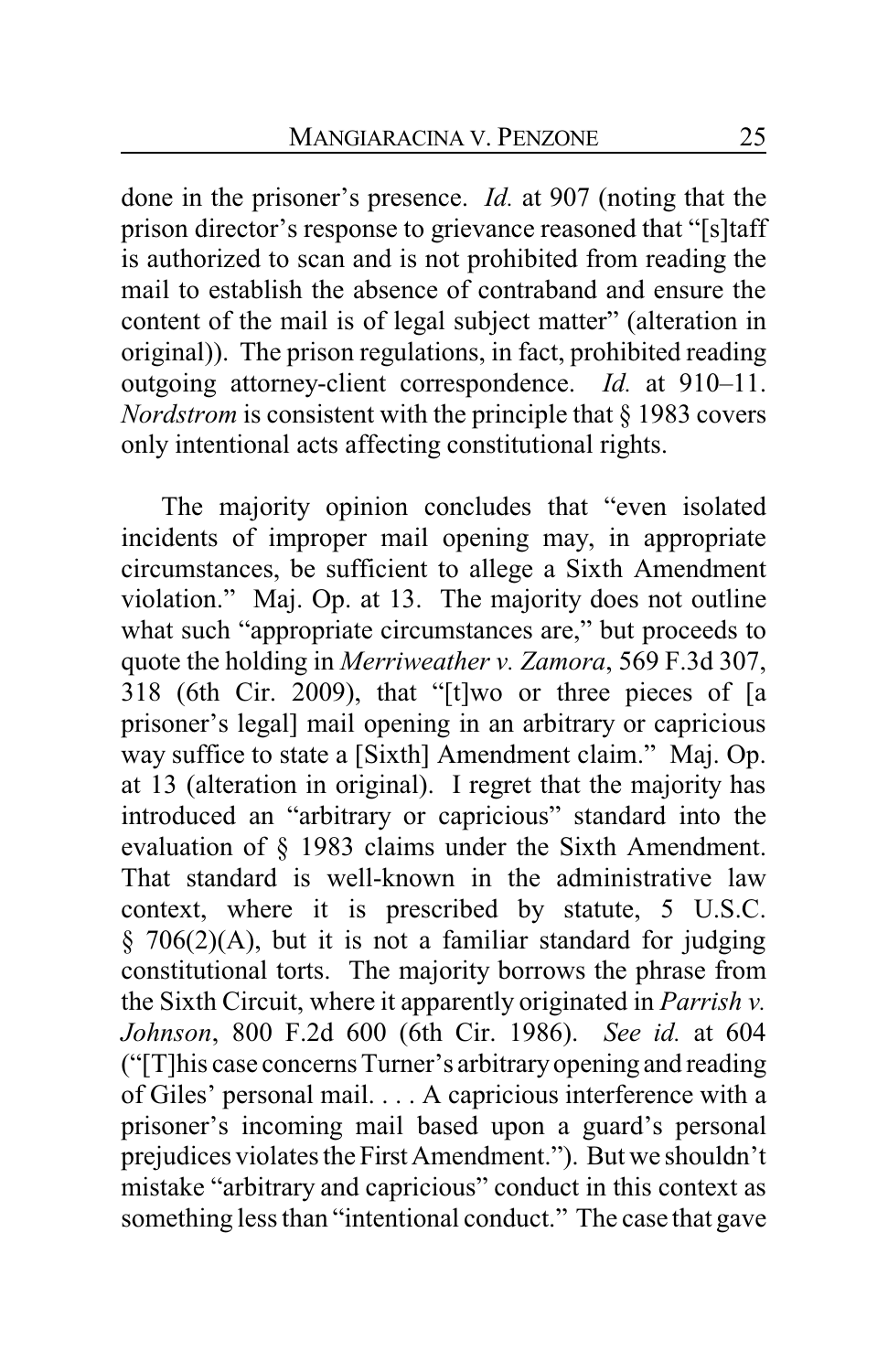us the unfortunate phrase, *Parrish*, involved intentional conduct: the prisoner, who was paraplegic, "testified that [a prison guard] would randomly open and read his personal mail and that [the guard] would also taunt him by waving the open mail in front of him." *Id.* at 603. The court observed that the case did not involve "a regularly applied regulation . . . or a random interference with a prisoner's mail." *Id.* at 604. *Parrish* involved an allegation that the defendant had intentionally violated the prisoner's rights. Other Sixth Circuit cases, which have continued to use the imprecise "arbitrary and capricious" language, also involve allegations of intentional or pattern-and-practice conduct. *See*, *e.g.*, *Merriweather*, 569 F.3d at 317 (finding that sixteen instances of improperly opened legal mail were sufficient to state a cause of action); *Sallier v. Brooks*, 343 F.3d 868, 872, 879–80 (6th Cir. 2003) (upholding a damage award where the prisoner could prove that officials had deliberately opened three pieces of legal mail and the prisoner "had filed a written request to have such mail opened only in his presence"); *Lavado v. Keohane*, 992 F.2d 601, 610 (6th Cir. 1993) (holding it was sufficient that the prisoner alleged that a Bureau of Prisons employee had "blatant disregard for established regulations [that gave] rise to an inference of arbitrary or capricious action" and noting that the prisoner had alleged that defendant "read Lavado's properly marked correspondence and proceeded to give Lavado his business card so Lavado would be able to spell his name correctly when Lavado sued"); *Reneer v. Sewell*, 975 F.2d 258, 259–60 (6th Cir. 1992) ("[I]f the mail was actually read, and this action was motivated by retaliation as plaintiff alleges, such behavior by prison officials might [be] . . . arbitrary action . . ."). The decisions cited by the majority from other circuits are not to the contrary. *See*, *e.g.*, *Al-Amin v. Smith*, 511 F.3d 1317, 1334 (11th Cir. 2008) (finding prisoner alleged "pattern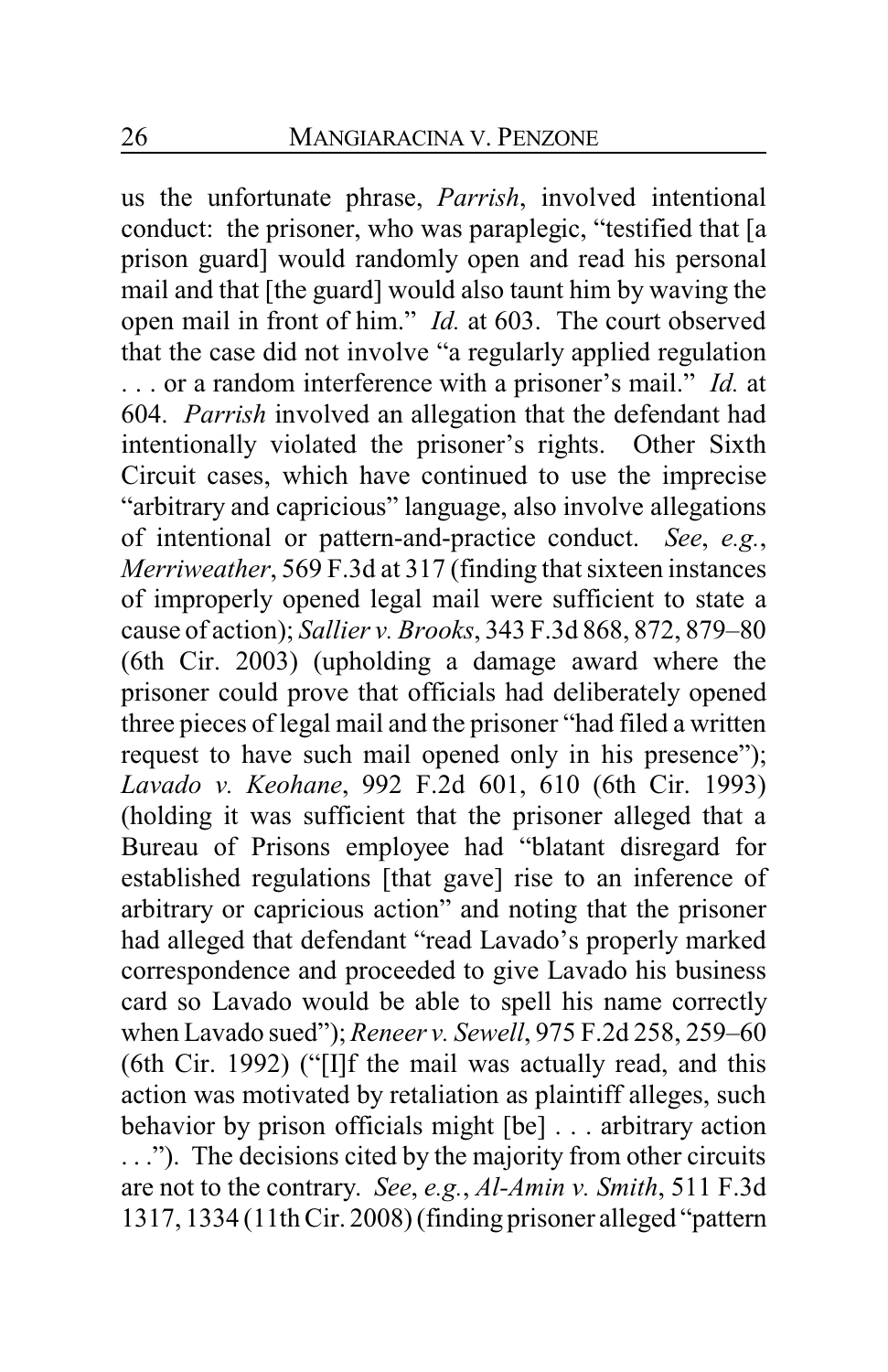and practice of opening . . . clearly marked attorney mail"); *Jones v. Brown*, 461 F.3d 353, 359–60 (3d Cir. 2006) (noting prison policy required officials to open all mail outside the presence of prisoners in order to screen for anthrax and "[a] state pattern and practice, or, as is the case here, explicit policy, of opening legal mail outside the presence of the addressee inmate" violates constitutional rights); *Davis v. Goord*, 320 F.3d 346, 351 (2d Cir. 2003) ("[A]n isolated incident of mail tampering is usually insufficient to establish a constitutional violation. Rather, the inmate must show that prison officials 'regularlyand unjustifiablyinterfered with the incoming legal mail.'" (citations omitted)).

I wish the majority had simply stated the obvious for the benefit of the parties and the district court: in order to survive a motion to dismiss—much less prevail on the merits—the plaintiff must allege some kind of deliberate action on the part of prison officials. An allegation that prison officials opened a prisoner's legal mail, without an allegation that the mail was deliberately and not negligently opened, is not sufficient to state a cause of action under § 1983.

#### B

The opinion concludes that Mangiaracina has alleged sufficient facts to state a claim for two instances of improper legal mail opening (November 9, 2012 and March 12, 2013). In both instances, the prison responded to Mangiaracina's grievance by noting the mail had been delivered from the offsite mail room to the Fourth Avenue Jail, where he was housed, "sealed and un-opened." Mangiaracina alleges that sometime between delivery to the jail and delivery to Mangiaracina's pod, the mail was improperly opened "in the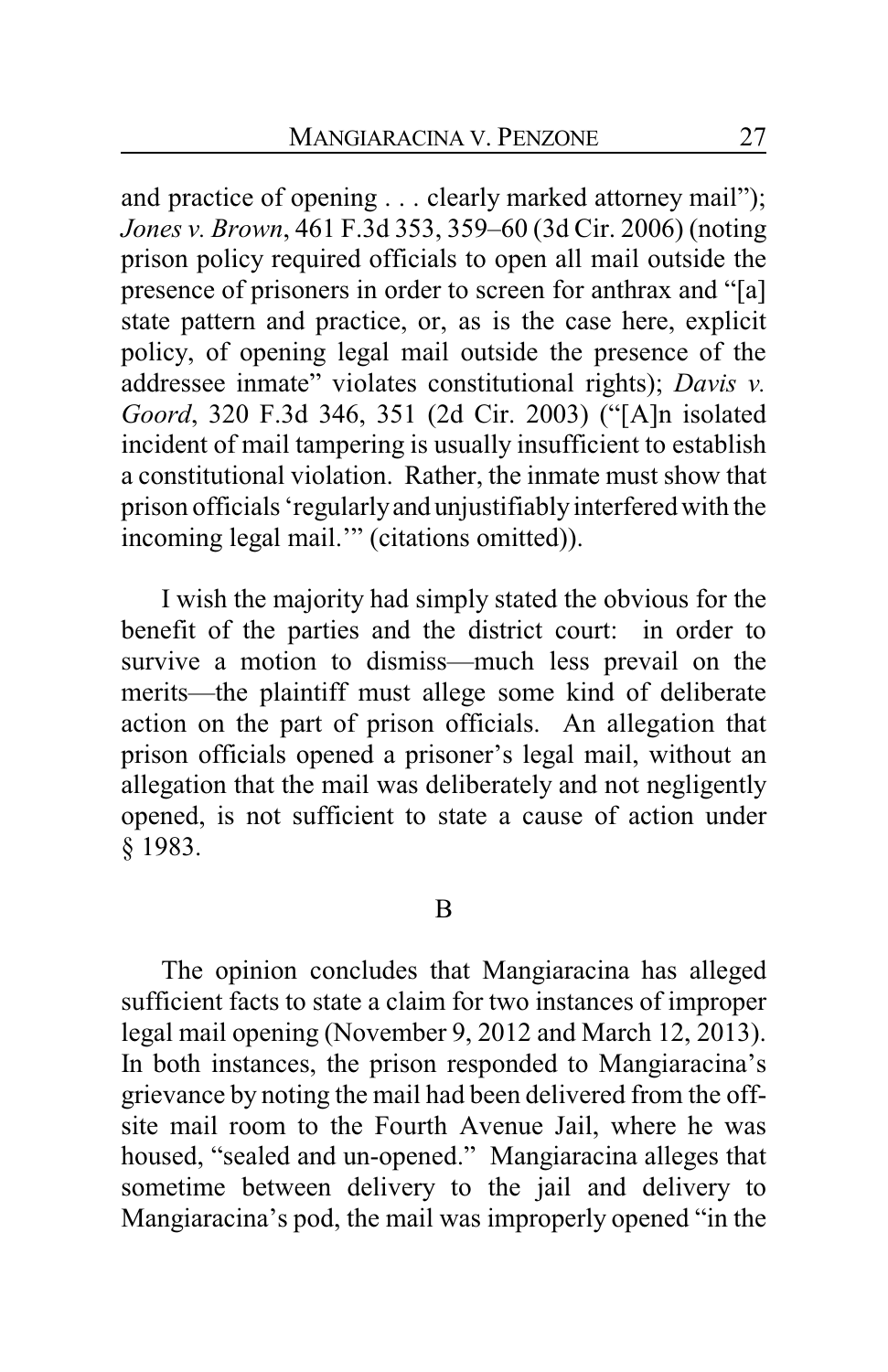jail somewhere mail does not get opened." The prison could not provide a reason it was opened.

These allegations, by themselves, are not sufficient to state a cause of action under § 1983. In the end, however, I join the majority in concluding that Mangiaracina has said enough at this stage of the proceedings to allege a constitutional tort. As the majority explains, Mangiaracina also pled that his legal mail continually gets opened and, in response to his grievance, an officer told him "they can open [legal mail] outside [a prisoner's] presence if they want to." The officer said "there is no law against it[,] they just do it in [the prisoner's] presence as a courtesy." The official's statements indicate the conduct was "not simply a one-time mistake or confusion over the contours of the [Maricopa] policy." *Nordstrom*, 762 F.3d at 911. Although Maricopa County Jails rules and regulations comply with the requirements of today's holding, Maj. Op. at 5, that written policy alone is insufficient if prison staff are intentionally ignoring that policy since it is just "a courtesy" and not the "law." Showing a "blatant disregard for established regulations" is sufficient to raise an inference of intentional conduct to survive a motion to dismiss. *Lavado*, 922 F.2d at 611.

At this stage in the litigation, we must accept all allegations of material fact as true and construe them in the light most favorable to the plaintiff. *Nordstrom*, 762 F.3d at 908. Construing Mangiaracina's pro se complaint liberally, I conclude that Mangiaracina has sufficiently claimed that someone is intentionally, rather than merely accidentally,